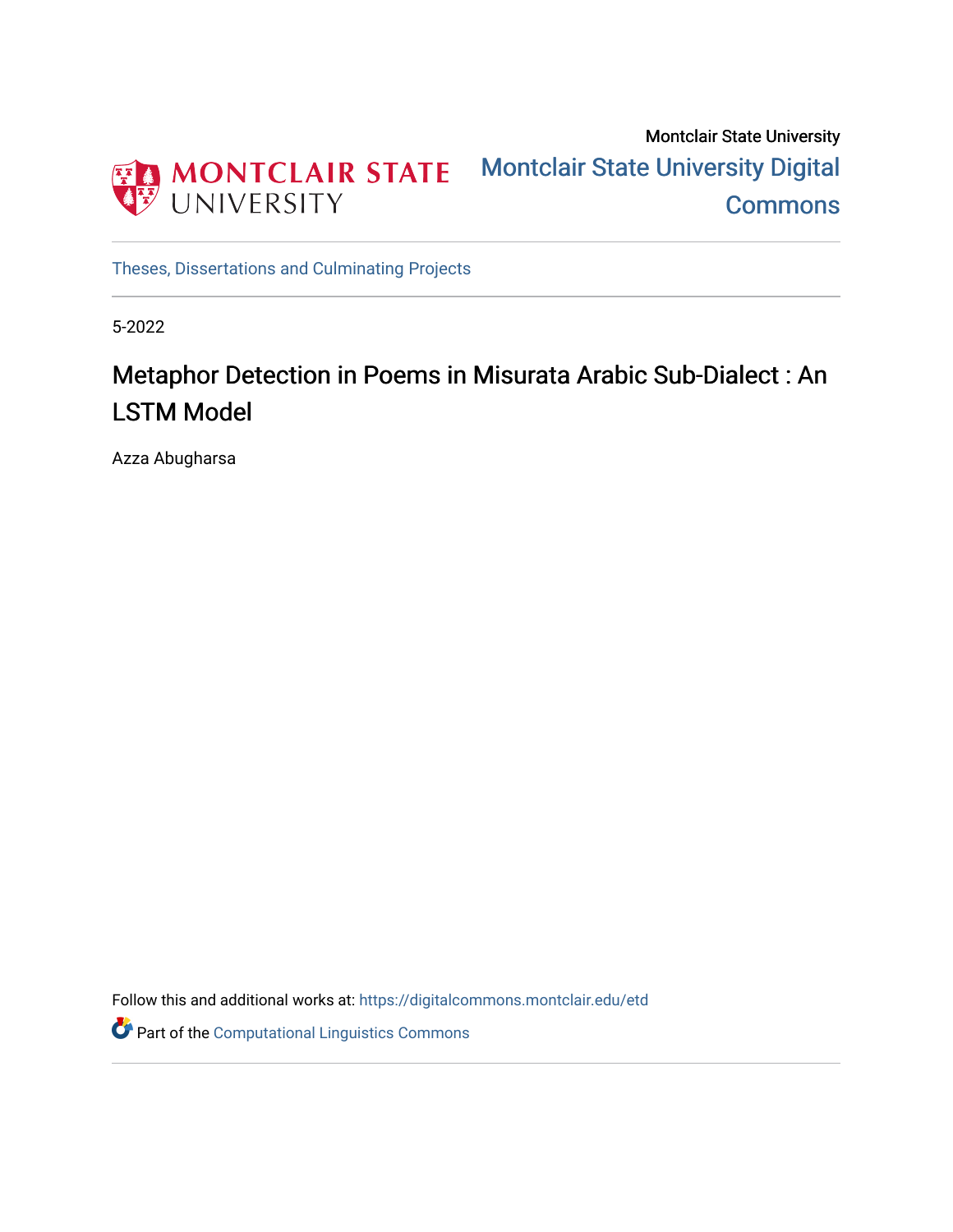#### **Abstract**

Natural Language Processing (NLP) in Arabic is witnessing an increasing interest in investigating different topics in the field. One of the topics that have drawn attention is the automatic processing of Arabic figurative language. The focus in previous projects is on detecting and interpreting metaphors in comments from social media as well as phrases and/or headlines from news articles. The current project focuses on metaphor detection in poems written in the Misurata Arabic sub-dialect spoken in Misurata, located in the North African region. The dataset is initially annotated by a group of linguists, and their annotation is treated as the seed data used in the project. Moreover, the verses in the dataset are annotated by layman native speakers of the sub-dialect who are not acquainted with the rhetorical principles of this kind of poetry. The model applied in the project is built on the Long Short-Term Memory (LSTM) architecture. The aim is to compare the performance of the model to the performance of human annotators who are not experts in the Arabic figurative language used in poetry. The results show that the model outperforms the output provided by the human annotators and scores a higher score of 79%. In addition, the model scores an 80.7 % accuracy score in predicting metaphors from unseen blind data. Since Arabic sub-dialects are acquired as a native language, it becomes important to develop NLP models that can be trained on these informal varieties of Arabic in order to fulfill many tasks such as auto-correction, machine translation, dialogue systems, and sentiment analysis among others.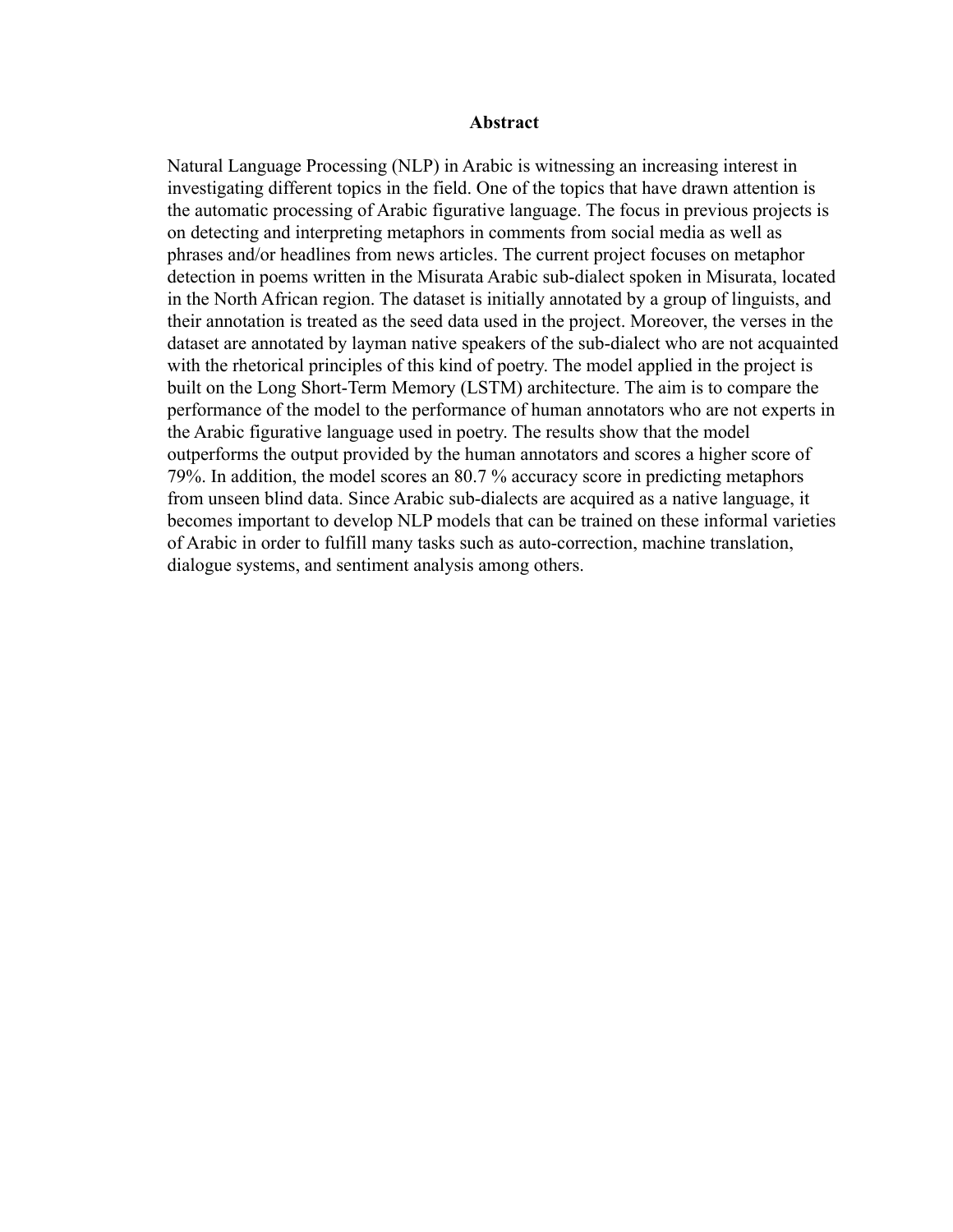# **METAPHOR DETECTION IN POEMS IN MISURATAARABIC SUB-DIALECT**

# **AN LSTM MODEL**

# A THESIS

Submitted in partial fulfillment of the requirements

For the degree of Master of SCIENCE

by

# AZZAABUGHARSA

Montclair State University

Montclair, NJ

2022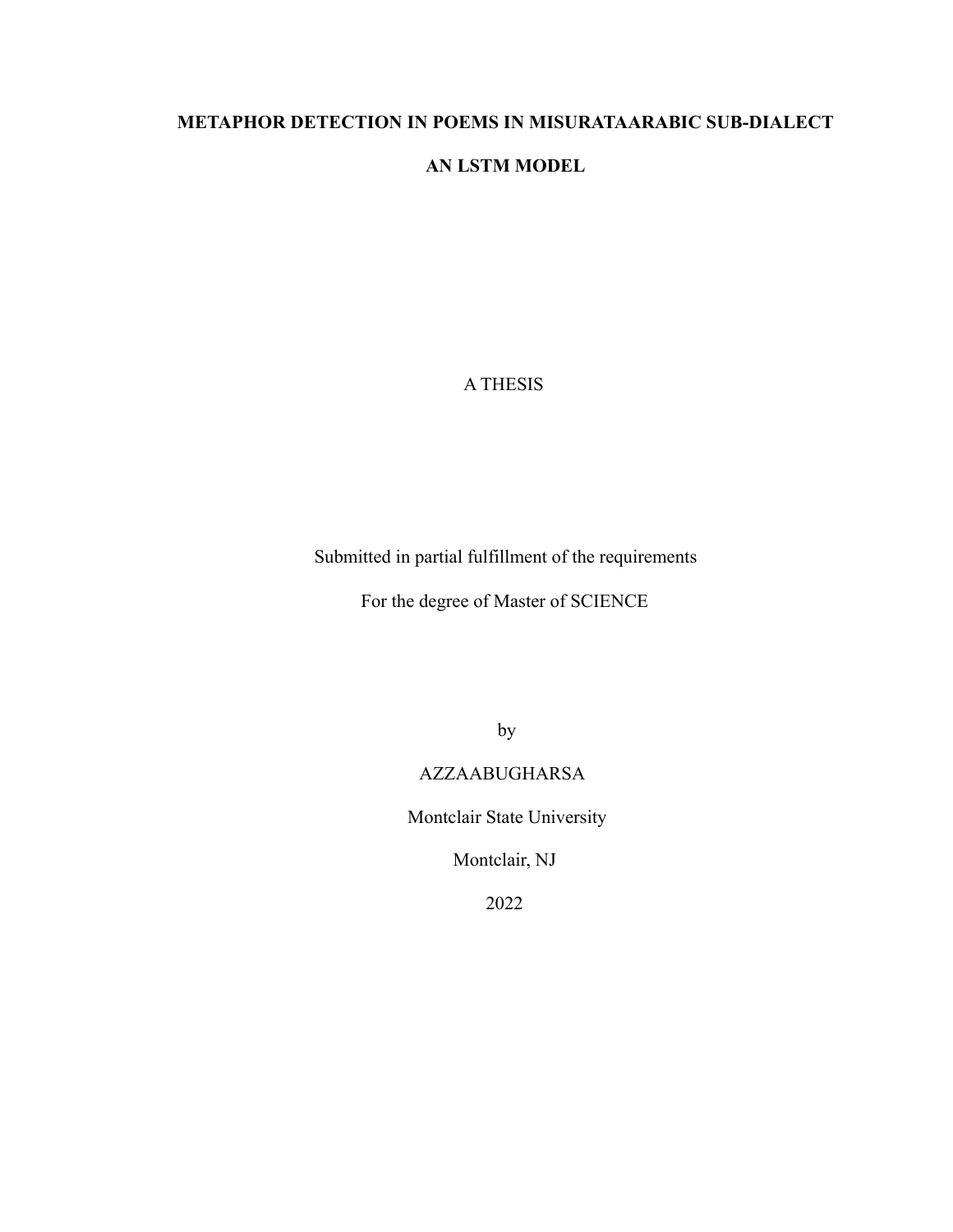### **Acknowledgments**

I would like to express my sincere gratitude and appreciation to the six poets who provided the poems to use in this project:

Mohamed Emmiama

Salah Abaid

Alhusian Elasawadi

Khalid Iqsheerah

Nedal Sowayeb

Omar Abualayem

I also want to thank the faculty in the Arabic Department at Misurata University for annotating the seed data of the dataset. I especially want to thank Mrs. Amna Omar Ben Hamaida, an expert in Arabic rhetoric, literature, and morphology for her great assistance in detecting metaphors in these poems.

In addition, my gratitude is expressed to the three graduate students in the Arabic department at Misurata University for participating in the process of annotating the dataset used in this project.

I would like to thank the three annotators in the layman group for allocating valuable time to do the tedious task of data annotation.

Finally, I would like to Thank Mr. Ramadan Maiteeg, a native speaker of the Misurata sub-dialect who possesses a special interest in Arabic literature, for providing definitions and explanations of the vocabulary used in Misurata traditional poems.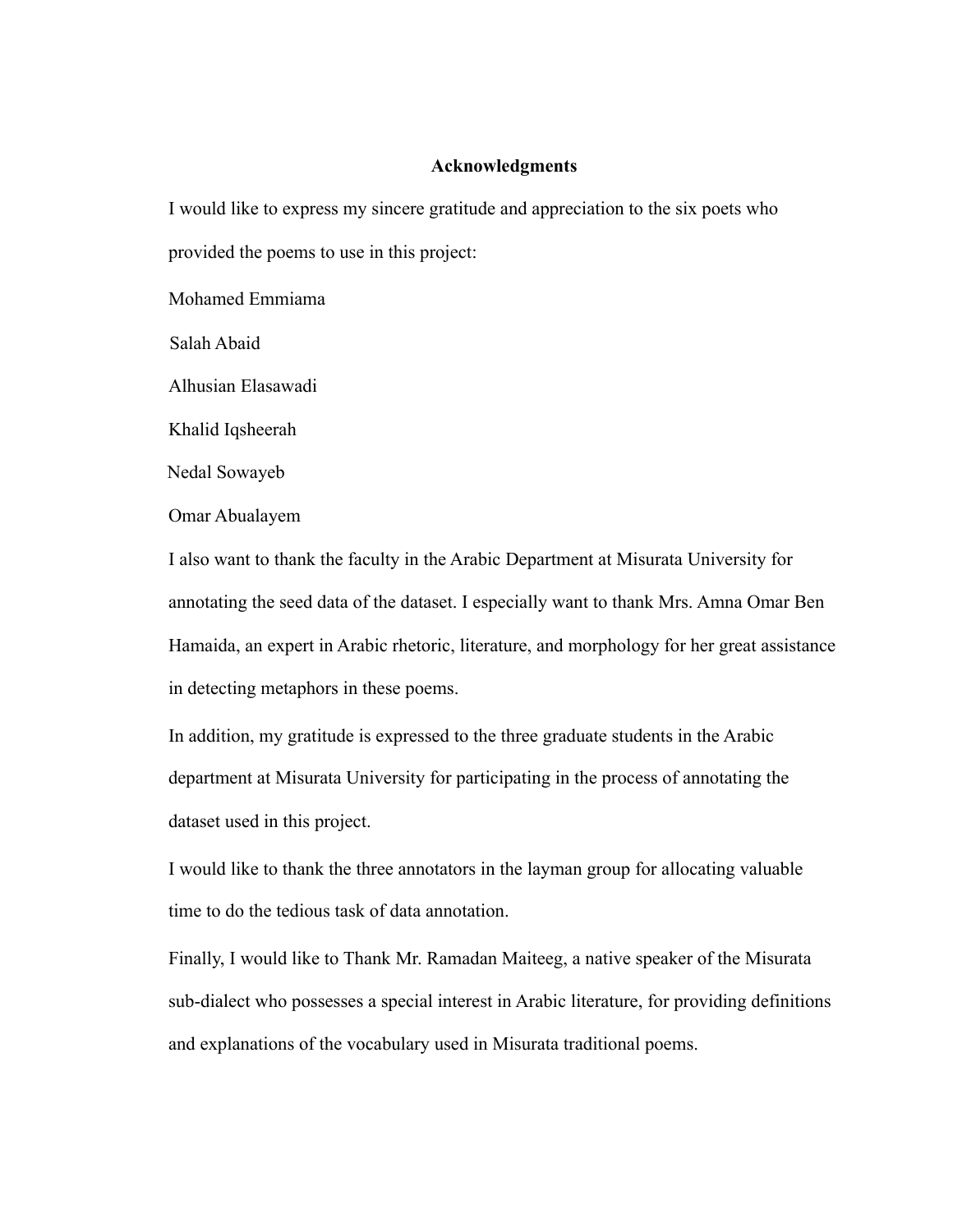# **Table of Contents**

| The Use of LSTM in Automatic Processing of Figurative Language  14 |  |
|--------------------------------------------------------------------|--|
|                                                                    |  |
|                                                                    |  |
|                                                                    |  |
|                                                                    |  |
|                                                                    |  |
|                                                                    |  |
|                                                                    |  |
|                                                                    |  |
|                                                                    |  |
|                                                                    |  |
|                                                                    |  |
|                                                                    |  |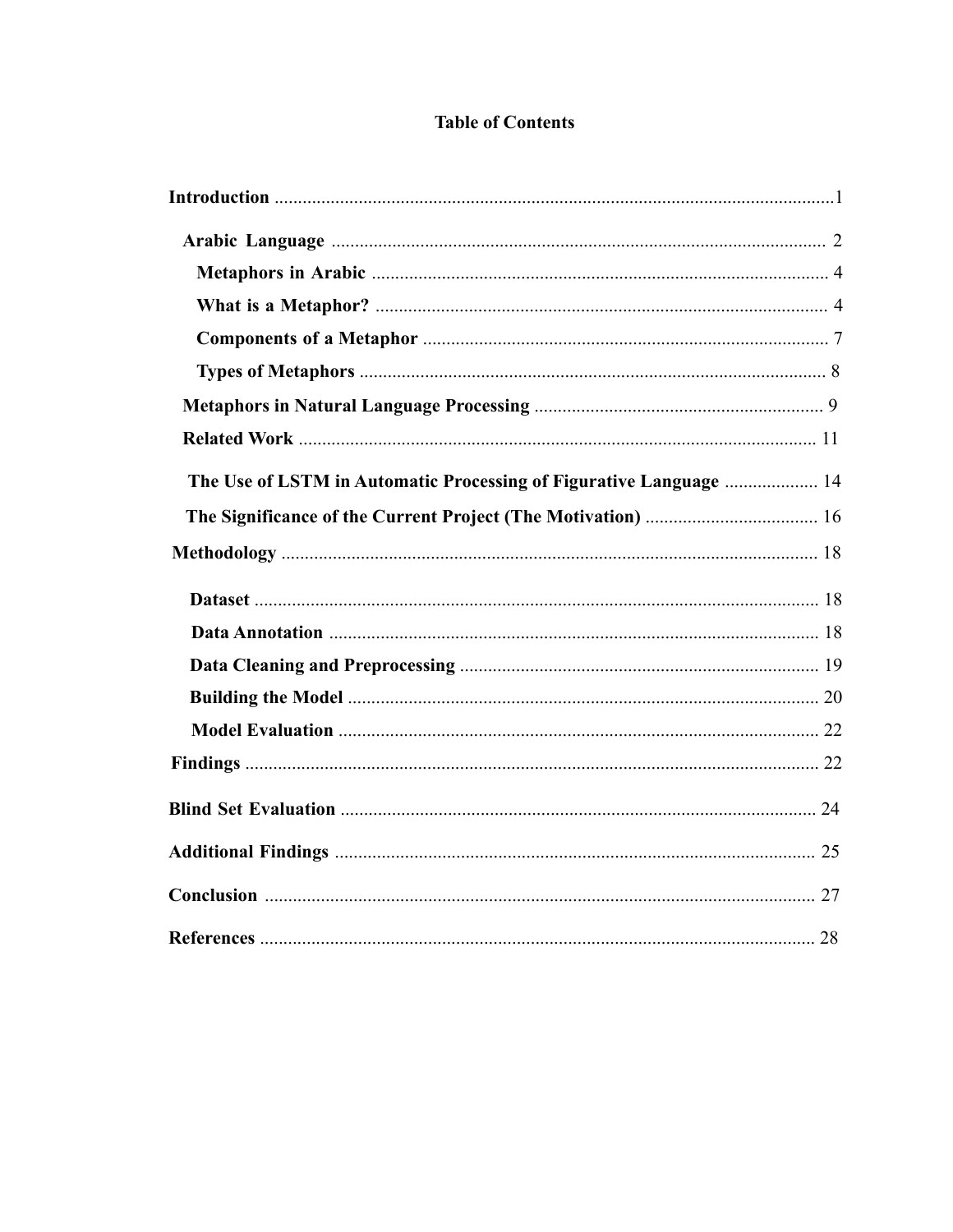# **List of Tables**

| Table 1. Performance of Layman Group Annotators and the LSTM Model  23 |  |
|------------------------------------------------------------------------|--|
|                                                                        |  |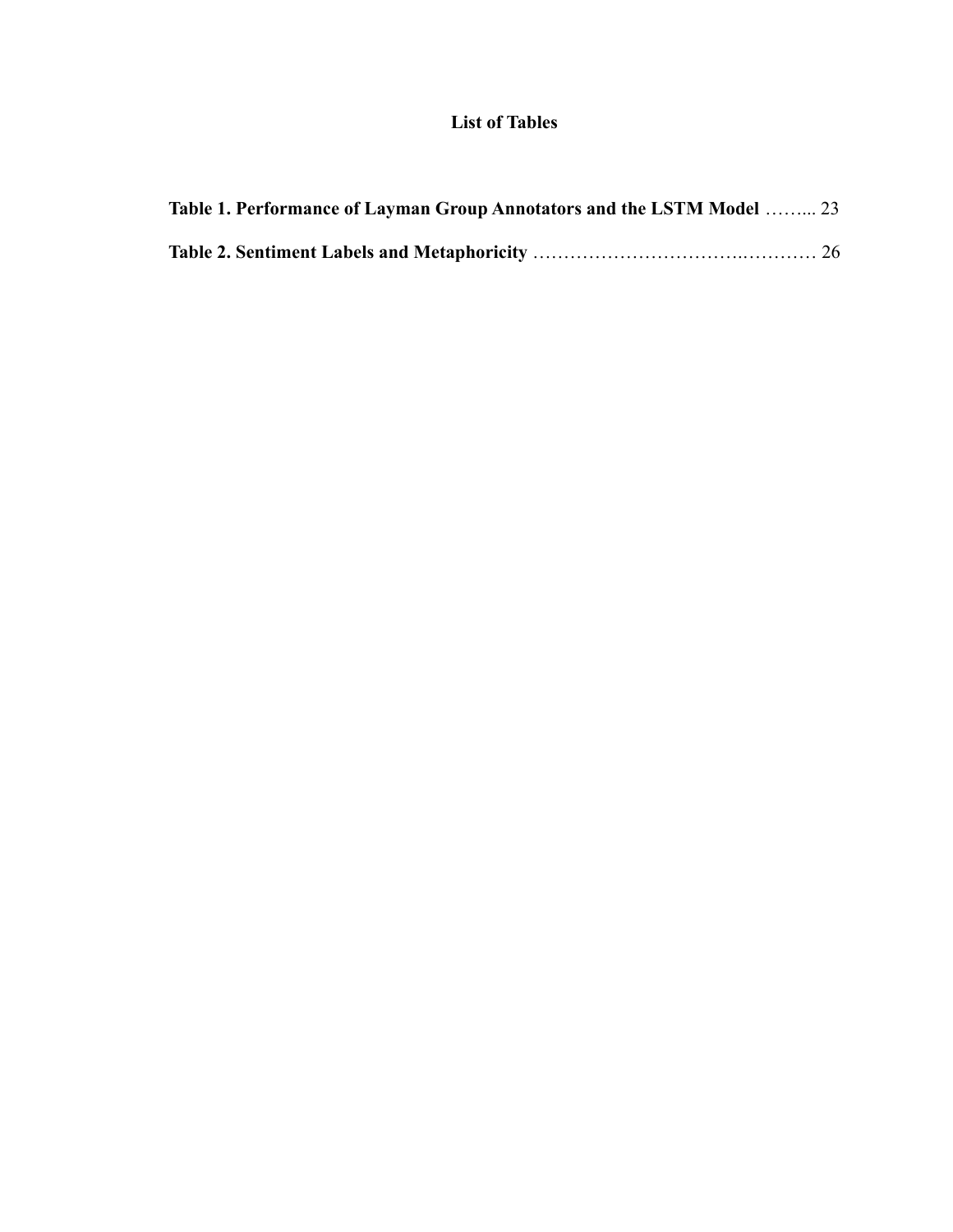# **List of Figures**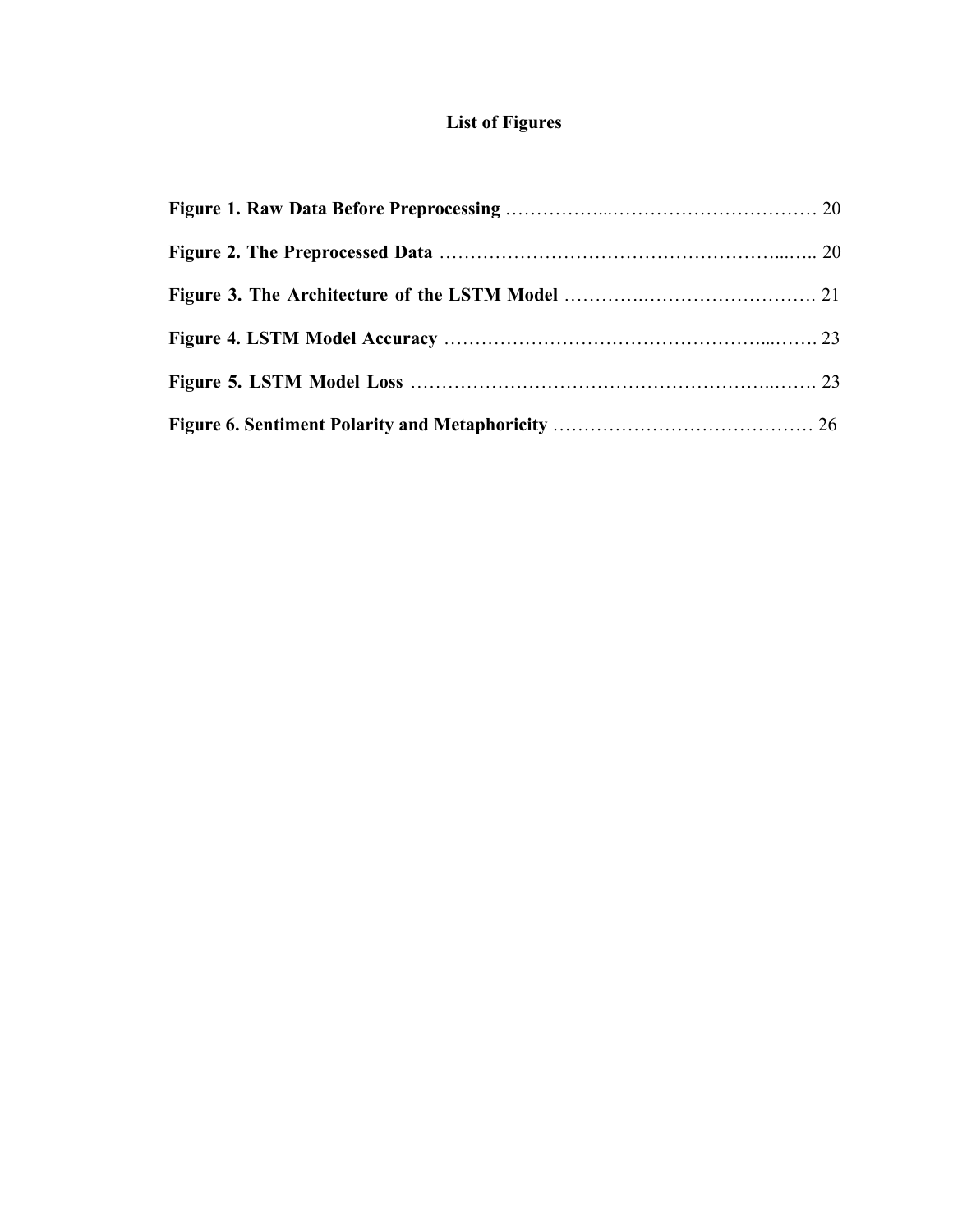# **Metaphor Detection in Poems in Misurata Arabic Sub-dialect An LSTM Model**

#### **Introduction**

Over the last years, deep learning architectures have emerged as powerful machine learning models which are capable of learning multiple layers of data features and producing automatic feature extraction, resulting in state-of-the-art predictions. Recently, deep learning methods have been applied extensively in different areas of study, especially in NLP tasks such as the automatic analysis of figurative language. One possible reason for this interest in analyzing figurative language is that it is understudied in the community of computational linguistics even though the figurative language is commonly used in daily conversations and social media discussions.

Another reason is the fact that metaphors are productive constructions that are complex in nature, and this means that every word/phrase can virtually be used metaphorically. Therefore, these words may not be processed accurately in certain machine learning tasks such as cross-language translation. This makes these structures hard to predefine and impossible to list. Moreover, due to their ubiquitous use, common metaphors become more solidified into fixed expressions that add one more sense to the expression's meaning; making it unidentified as metaphorical.

Another reason is related to the scarcity of datasets that focus on metaphorical expressions to be used in different artificial intelligence tasks. This scarcity of resources is noticeable in languages that are understudied especially when compared to English;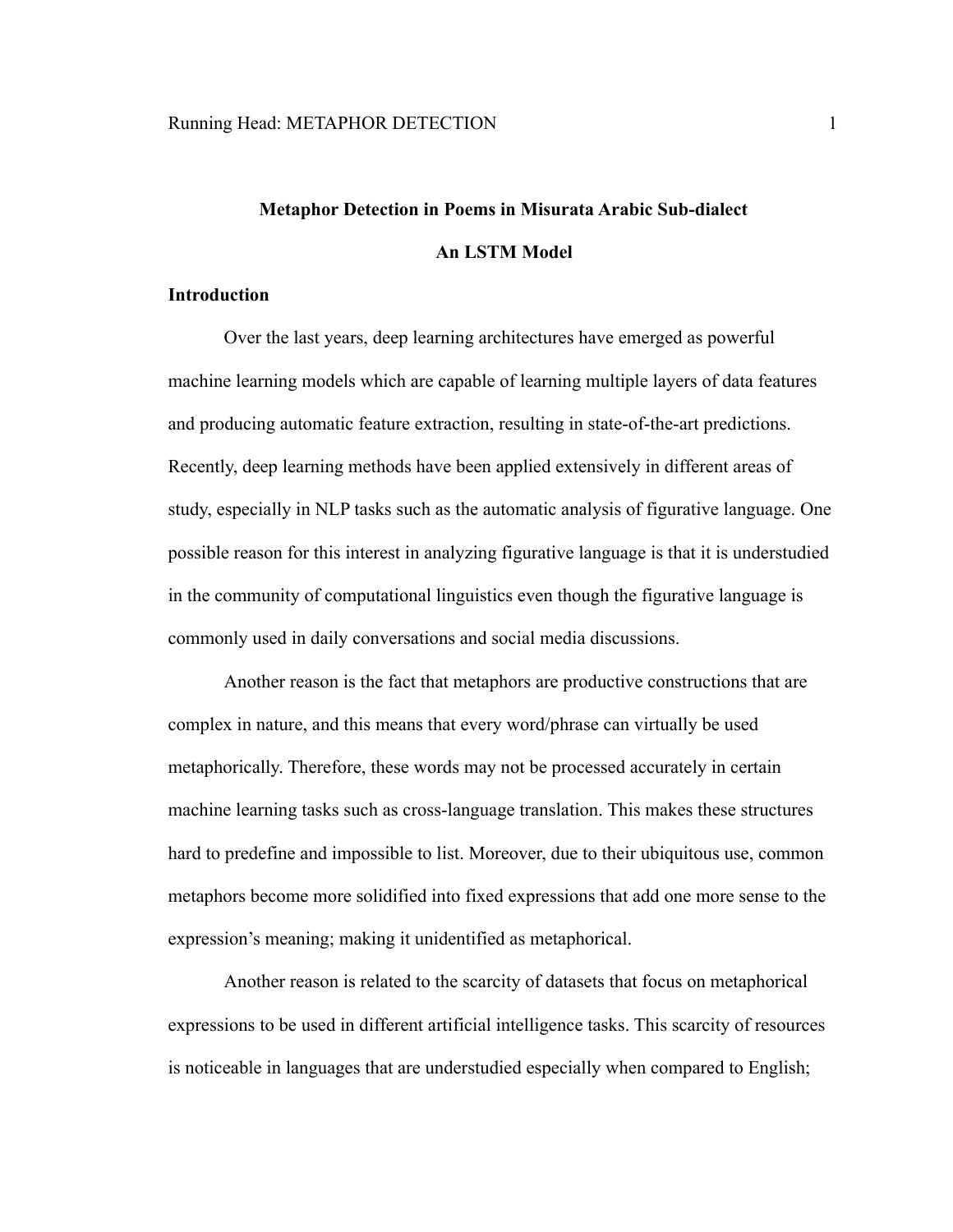more specifically, languages that are highly dialectical such as Arabic. The present project focuses on metaphor identification and detection from poems written in an Arabic sub-dialect spoken in Misurata. Based on my reading and studying of the projects conducted on this topic, no previous work is done to extract figurative text from Arabic poetry written in an Arabic sub-dialect. It is my desire to provide a state-of-the-art model that can be applied to detect metaphors from Arabic sub-dialect poems.

The following sections provide an explanation of the nature of metaphors in Arabic and a discussion of related work of metaphor identification in NLP. Before discussing the project in detail, a brief description of the Arabic language is presented.

# **Arabic Language**

The Arabic language is among the top six official languages around the world which are recognized by the United Nations. Arabic is the official language of twenty-two countries in the Middle East. It is either the only official language or among the official languages of all countries in which the Muslims represent the majority of the population. The reason is that Arabic is the language of the Quran; the Islamic holy book. Therefore, it is the spiritual language that is used to perform the rituals and practice the religion of Islam. The Arabic language is spoken by more than 400 million people, most of whom are populated in these countries (Boudad et al., 2018).

Arabic is generally classified into three categories: The first category is referred to as Standard Arabic, which is also known as Classical Arabic. It is the language of the Quran and the religious practices in Islam. The second category is the Modern Standard Arabic (MSA) which is the formal variety of the language used in formal government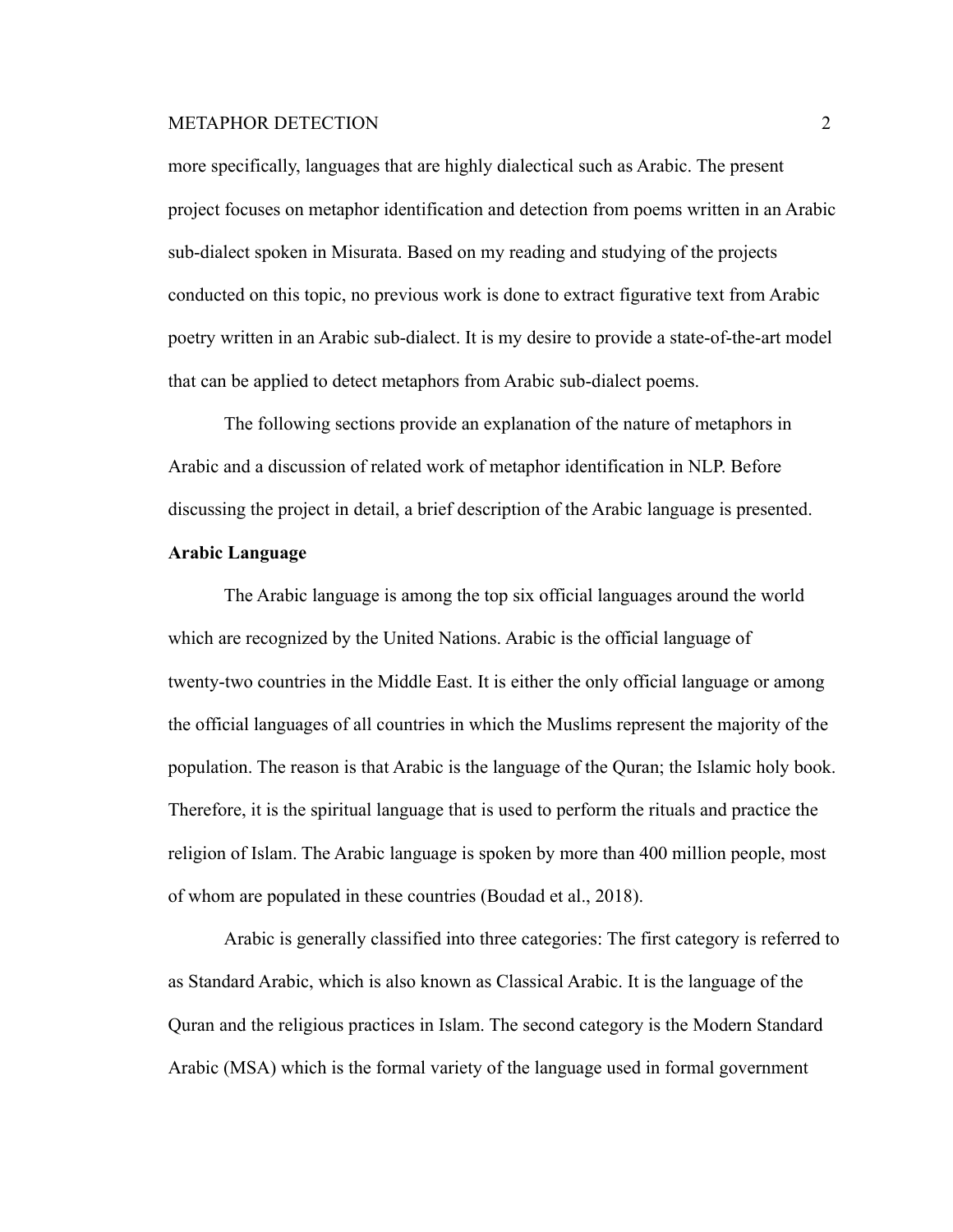documents, the news on TV, the newspapers, and academia. The third category of the Arabic language is dialectical Arabic. This is the informal variety of MSA which is spoken in everyday communications by the populations of the twenty-two countries. Each country speaks a major dialect unique to it and similar to the neighboring countries, but a bit distinct from other dialects spoken in the rest of the region.

Within each Arabic-speaking country, there are sub-dialects that branch out from the major dialect spoken in that country. These sub-dialects are spoken in different regions within the country and are categorized on different grounds. For example, they are usually classified in terms of the four directions (e.g the sub-dialect of the North, the subdialect of the South, etc.), or in terms of the geographical features (e.g the sub-dialect of the mountain area). In some cases, the classification is based on ethnic groups, in that the sub-dialects are classified as the variety spoken by city people vs. the variety spoken by the Bedouins (people who live in the desert areas). These dialects and sub-dialects are adopted by newborns prior to their exposure to MSA which is taken from TV cartoons and school. This, by virtue, makes the Arabic sub-dialect the first acquired variety of the language, and MSA is learned at a later stage of linguistic competence development. Since all these dialects stem out of the standard Arabic, they can be genuinely understood by everyone whose native language is Arabic and lived most of their life in the Middle Eastern region (Abugharsa, 2021, p. 106).

Similar to any other natural language, all the varieties of Arabic experience the process of constant change due to factors such as globalization. Moreover, many new borrowed words are introduced to Arabic and become standardized over time. It is only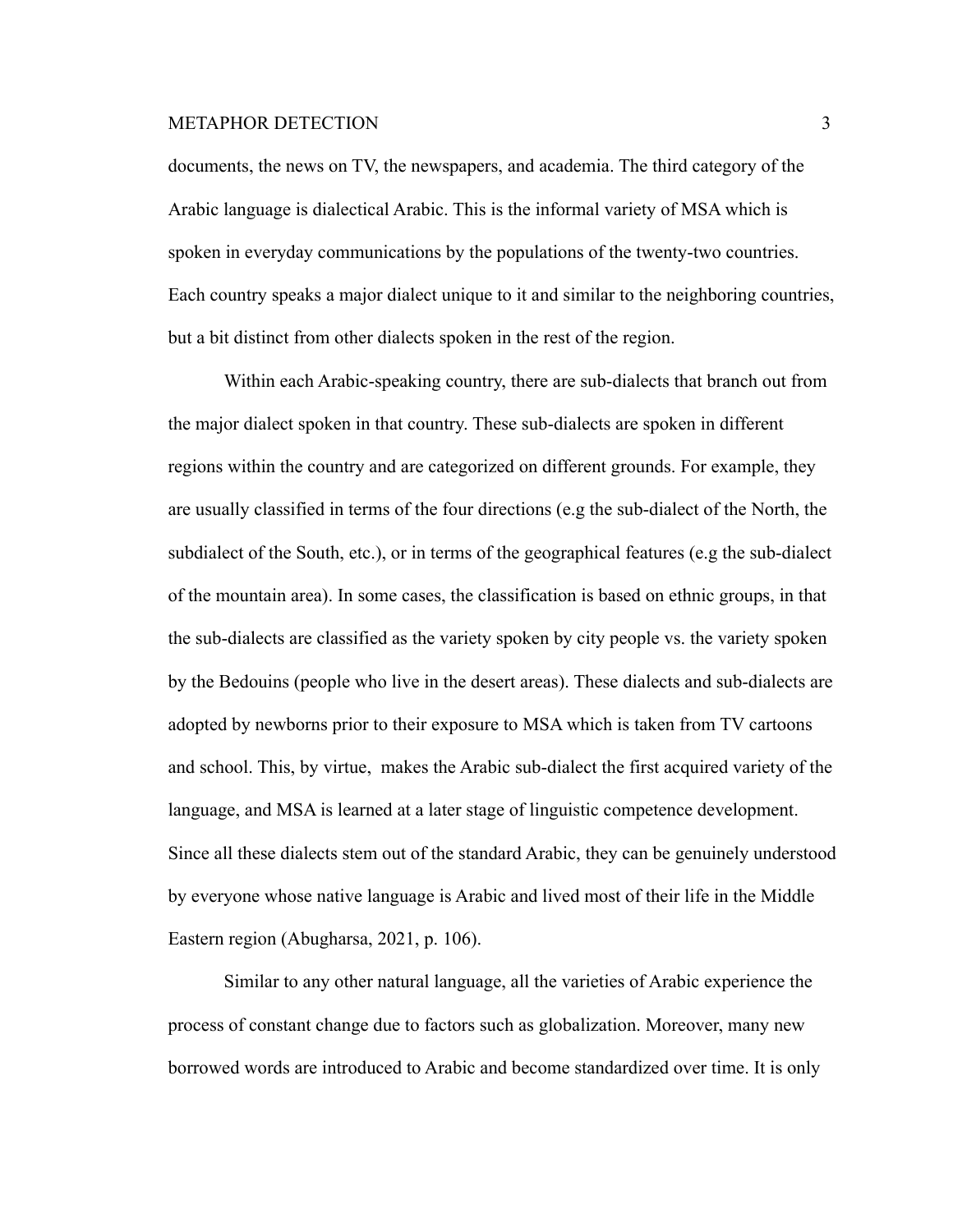the Classical variety of the Quran that does not undergo these changes as it is fixed on a permanent style ever since it was created fourteen hundred years ago.

### **Metaphors in Arabic**

Arabic rhetoric primarily take into consideration the semantic stylistics and gives the pragmatic accounts required for effective communicative skills. Gholami et al. (2016) state that "rhetoric is the flesh and blood of the Arabic language" (p.58) as it provides the stylistic mechanisms needed by the language users to fulfill the communicative needs for eloquently effective discourse. Arabic rhetoric is rich with metaphors that contribute to sharpening and upgrading the competence of the language.

A metaphor is one form of linguistic allegory of Arabic figures of speech. It can have a significant impact on general perceptions of reality and can manipulate people's value systems and ideologies. The word for 'metaphor' in Arabic is 'istiara' which is derived from the verb 'yasta'eer - to borrow, and 'yo-eer' - to lend'. As the Arabic name implies, the metaphor formation process involves borrowing an attribute from one entity and applying it to another entity. In the figurative speech, this procedure means turning the cognitive or abstract sense of a meaning that belongs to a given entity into concrete by assigning it to another unrelated entity in order to establish a ground on which the two significations (the cognitive and the concrete) meet. More discussion about the nature of a metaphor is provided next.

#### **What is a Metaphor?**

Figurative language is the process in which one, or more, senses of a word/phrase is used in a way that changes the standard unmarked literal meaning and adds a new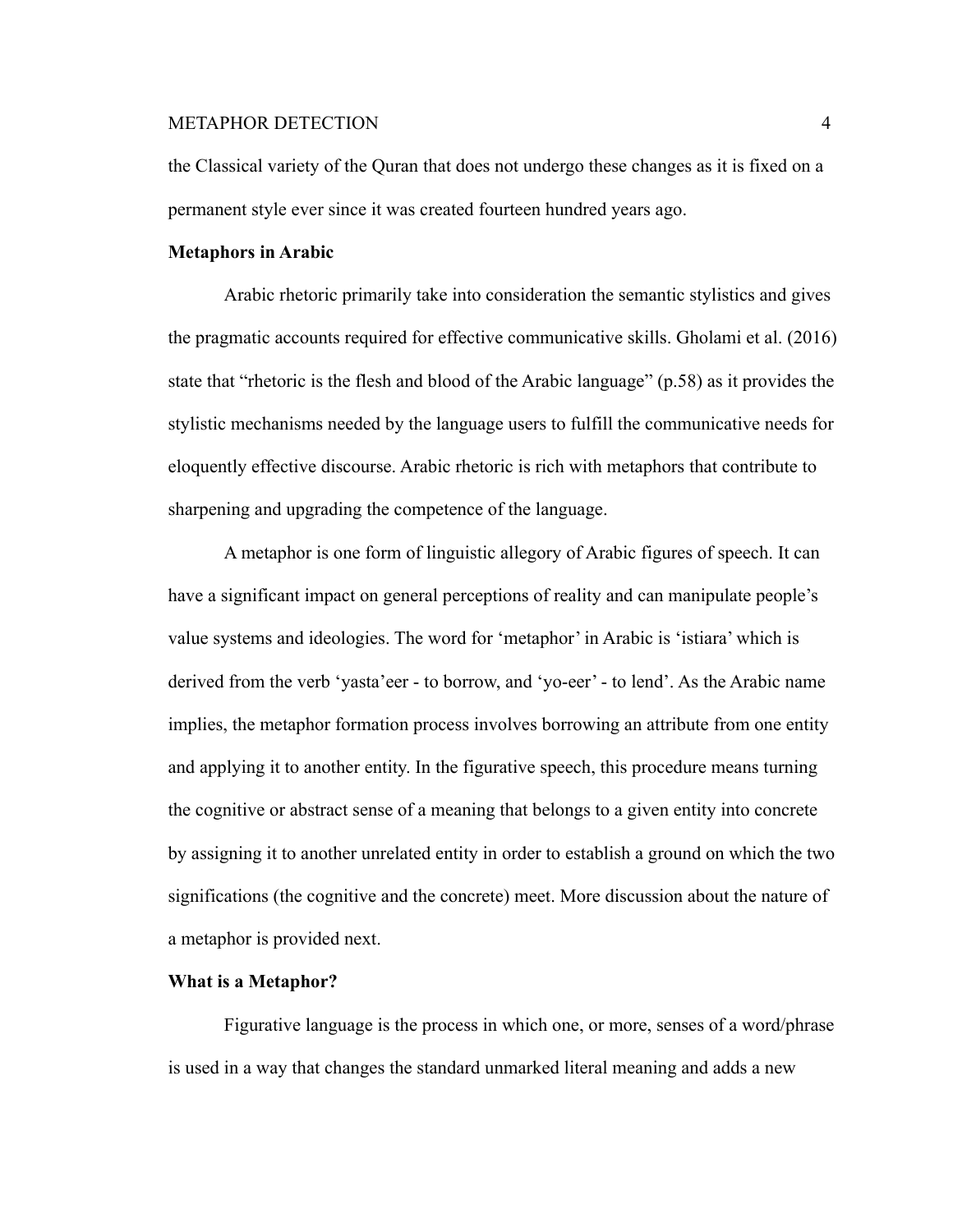exaggerated sense to that word. Examples of figurative language include the metaphors used in poetic rhetoric as well as regular conversations in order to emphasize a certain idea and make a strong impact on it.

One of the earliest definitions of a metaphor is presented by Aristotle (1997) who defines a metaphor as the "transference of a word of another significance either from genus to species, or from species to genus, or from species to species by analogy or proportion" (p.150). Another comprehensive definition of a metaphor is the one explained by Lakoff and Johnson (1980) who define a metaphor as the structured mapping between two frames of speech to describe an abstract concept in terms of a more concrete one.

A metaphor is one type of figurative language that exists in all human languages and thus is inherently valuable in these languages as it has both cultural and cognitive significance (Alkhatib  $\&$  Shaalan, 2017). This makes the use of metaphors become more pervasive every day, in language as well as in thought and action, leading to the constant creation of new metaphors to fulfill the different linguistic needs that are called for different cultural communications. Over time, commonly used metaphors become part of a given natural language's lexicon; i.e., their connection to the metaphorical domain fades away due to the high conventionality of these expressions in familiar contexts (Shutova, 2010; Waite, 2018). One example is the word 'honey' used by husbands to address their wives. This word is conceived as a synonym to the word 'wife.'

A metaphorical expression generates from the association of at least two conceptual spaces; namely, the tenor space (or target concept), and the vehicle space (or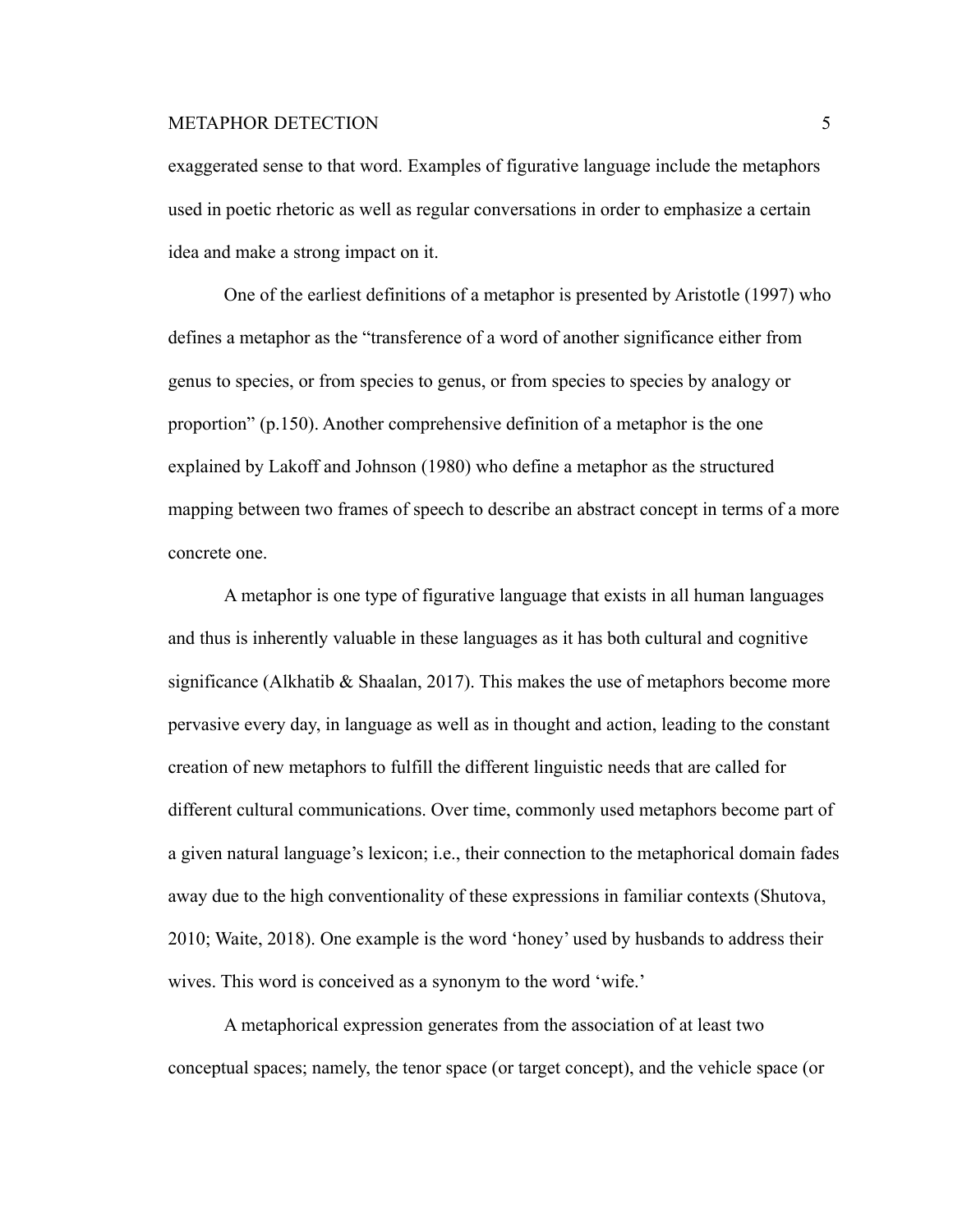source concept) within a specific context. This association results from violating the semantic constraints of the literal meanings of a given context. These constraints are referred to by Wilks (1978) as selectional restrictions. Metaphor spaces are represented in at least one word for each domain. The purpose is to associate a certain property of the source domain to the target domain in order to create a new concept in the target domain similar to that of the source domain. This similarity implies the characteristics in common between these two domains (Shutova, 2010). However, according to Yasen (2013), the metaphorical statement cannot be fully equivalent in meaning to the similarity statement because each statement has a truth condition different from the truth condition in the other statement. In this regard, the notion of similarity is crucial for context-dependent metaphor analysis.

The aspect of similarity in metaphors brings the discussion to the difference between a metaphor and a simile. A metaphor is sometimes defined as a simile without using the words 'like' and 'as'. For example, 'life is like a battle' is a simile whereas 'life is a battle' is a metaphor. The two sentences include examples of figurative speech in which the comparison is used with the element of exaggeration; only in the simile, the comparison is explicitly stated by using the word 'like' but in the metaphor, it is implied. In fact, the implied comparison in metaphors can be hidden more when one of the metaphor components is dropped. More discussion on this point is provided in the following two sections.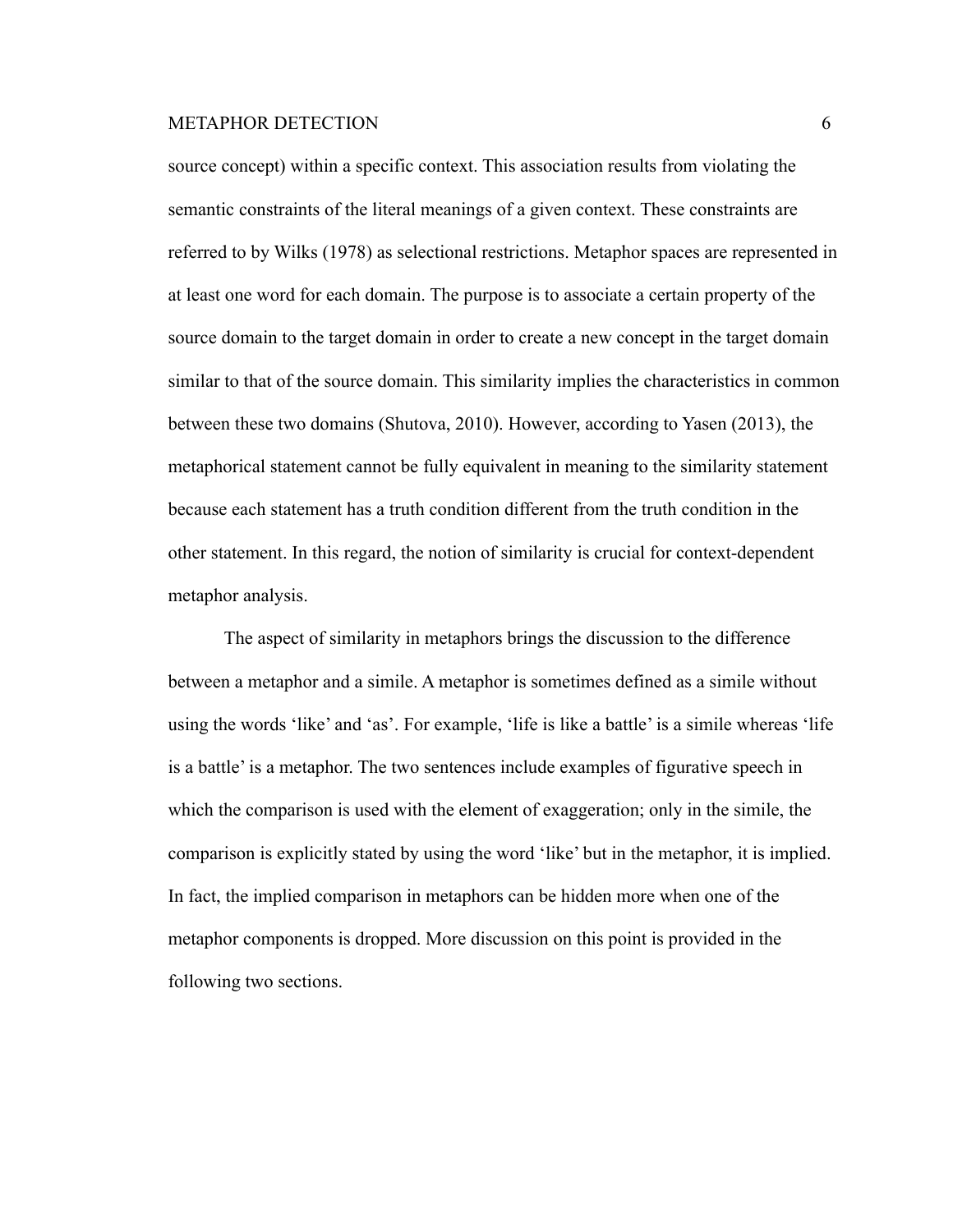#### **Components of a Metaphor**

Linguistically speaking, there are three components of a metaphor. These components are the topic (tenor or target), vehicle (source), and ground. The topic is an entity described by the metaphor, and the vehicle is the notion to which this topic element is being compared through the mapping process in which relevant information are activated and irrelevant features are eliminated. The similarity base on which this comparison is established is referred to as the ground (Alkhatib & Shaalan, 2017). Zhang and Hu (2009) state that factors such as cultural characteristics, cognitive models, and background knowledge, among others, can all contribute to the structure of the ground in the metaphor. Consider the following example:

- The spine of the book.

The tenor is the hard paper part in the book's binding to which all the book papers are attached from one of their vertical sides. The vehicle is the human spine, and the ground is the similarity between the hard part of the book and the human spine, in that both of them are used as supporters for other parts of the entity to which they belong.

The topic or tenor is also known as the target domain and the vehicle is referred to as the source domain. As seen in the example above, the source domain is about the bodily 'physical' experience that includes the concrete concept (the human spine in the example) which is used to create and describe the abstract idea or concept (the book spine) in the target domain.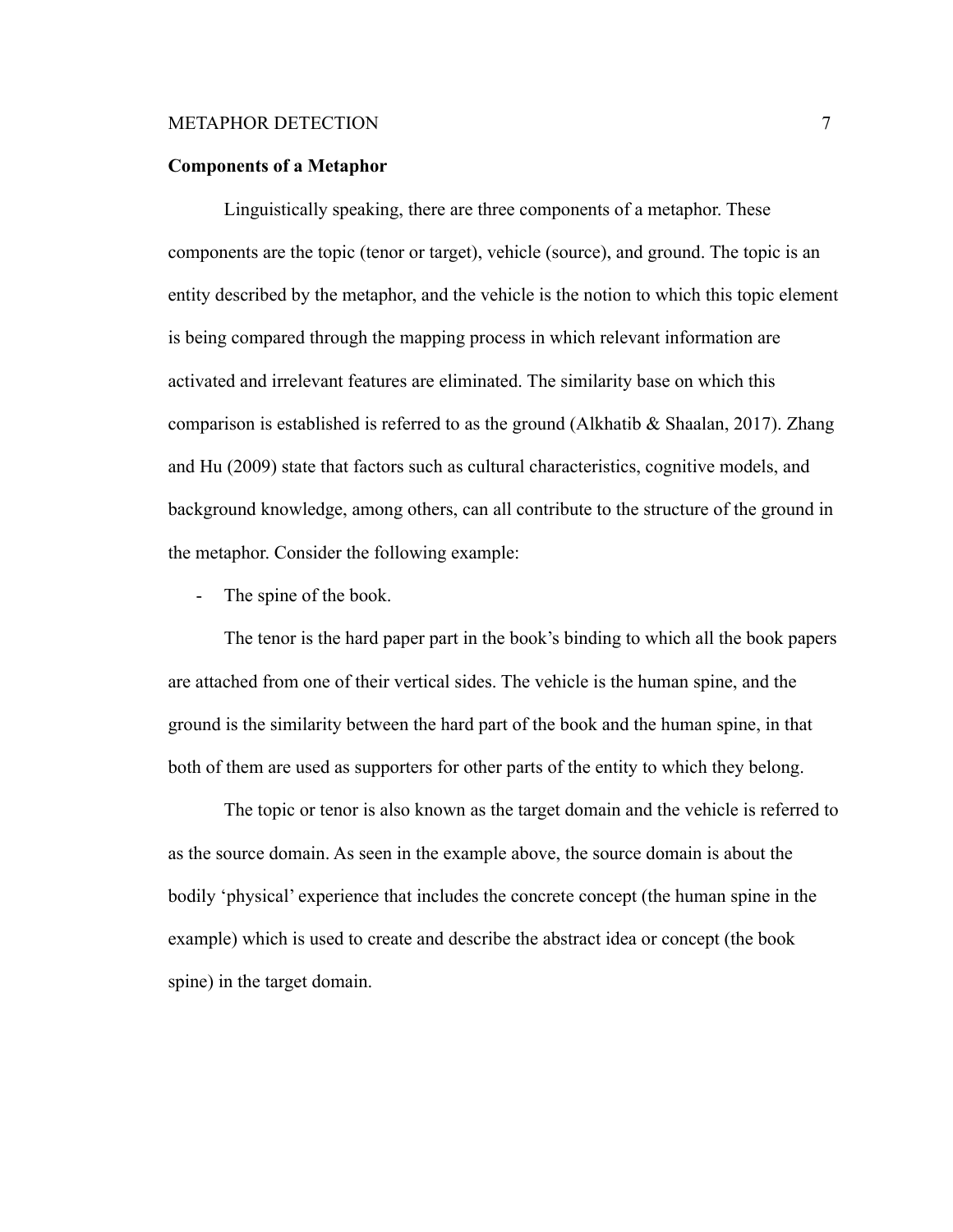#### **Types of Metaphors**

Based on the discussion presented by Alkhatib and Shaalan (2017), metaphors can be classified into two major types: cognitive metaphors and declarative metaphors. In declarative metaphors, the vehicle (source) is stated explicitly while the tenor (target) is hidden. For example, one of the common metaphors in Arabic is to compare a beautiful woman's appearance and elegant figure to the deer because it has a beautiful and graceful body. As a declarative metaphor, we can say something like 'I saw a deer at the party' to mean 'I saw a beautiful lady.' In this metaphor, there is no mention of the words 'woman' or 'lady' that carry the target concept of the metaphor. The reason is that the conventional concept of the metaphor is well-known due to the strong connection between the words 'deer' and 'beautiful woman' that this culture makes in terms of beauty and elegance.

On the other hand, in a cognitive metaphor, the process is reversed. The tenor is provided and the vehicle, though not straightforwardly presented, is implied by the use of a noun or a verb that always collocates with it. For example, in the metaphor 'the soldier roars on the battlefield', the verb 'roar', which is associated with the lion, is used to describe the heroic actions of the soldier in order to assimilate his bravery to that of the lion's. This mapping is explained by Alkhatib and Shaalan (2017) in that the focus in cognitive metaphors is "on the denotation rather than the connotation of the metaphor that addresses the receptor in order to highlight its cognitive function." (p. 172).

The dataset used in the current project includes many examples of a declarative metaphor, but not a single example of a cognitive metaphor. This can be used to infer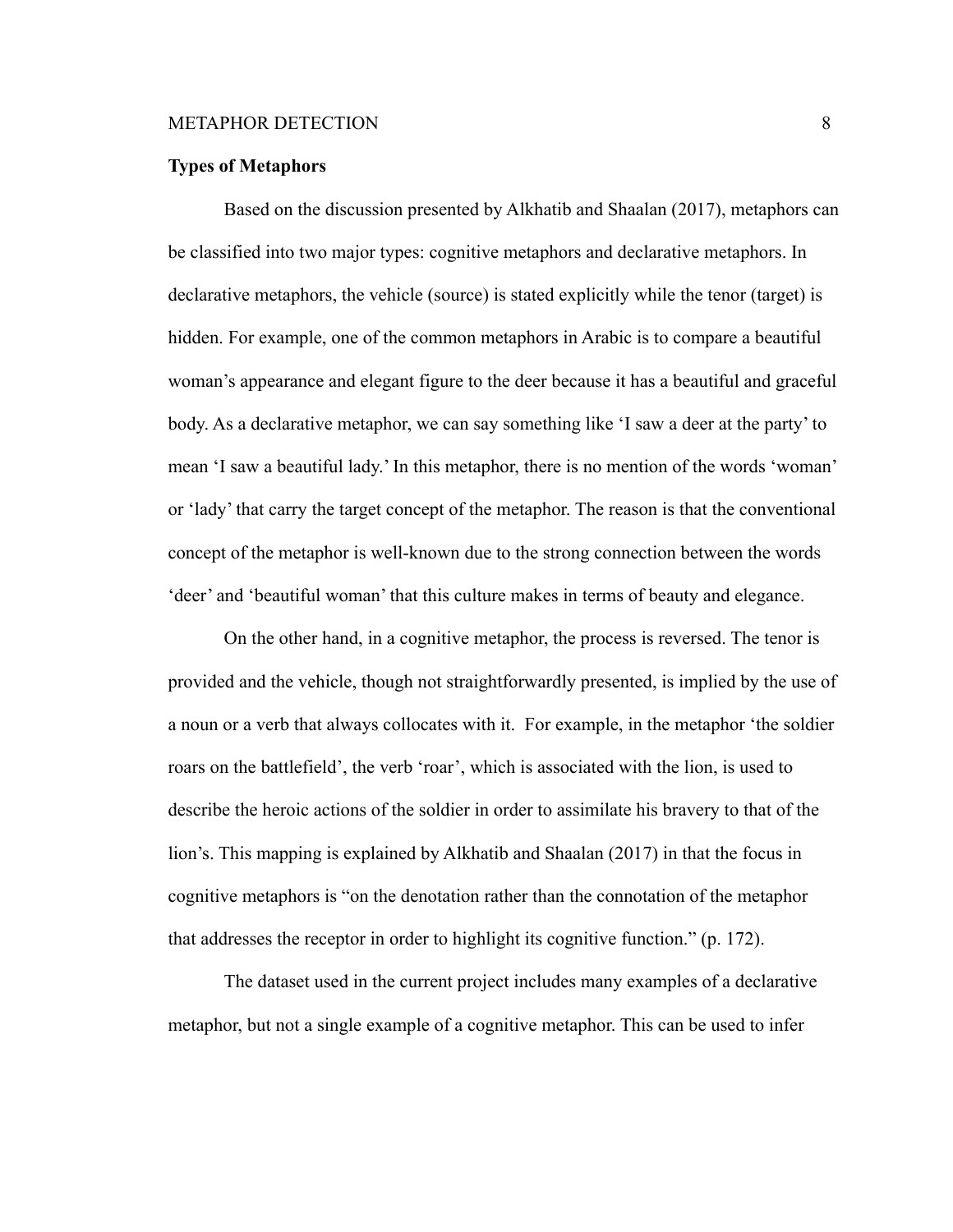significant information about the rhetorical, linguistic, and cultural characteristics that this variety of Arabic features.

#### **Metaphors in Natural Language Processing**

Modeling figurative language is one of the challenging tasks in natural language processing. It is described by Shutova (2010) as a "serious bottleneck in automatic text understanding" (p. 688). One possible reason could be related to the external form of metaphors, the lack of clear-cut semantic distinction between the two domains, and the variation of metaphor use. Algorithms are developed for automatic metaphor identification of text as either metaphorical or literal. This differentiation is required in many applications as a highly important process in natural language understanding. Applications need to have a module that can be trained on the metaphorical knowledge in order to understand the difference between 'give me the book' vs. 'give me a break', 'cut the paper' vs. 'cut the act', and 'a broken glass' vs. 'a broken heart', etc.

One of the first works in automatic processing of figurative language dates back to the early nineties when Fass (1991) developed an approach to distinguish between literary expressions vs. metaphors, metonymy, and anomaly. The distinction is based on the violation of selectional preference presented by Wilks (1978). However, this approach has limitations due to the high conventionality of common metaphors, and other pervasively used metaphors that regularly get conventionalized. This makes it hard for the approach to extract the correct sectional distributions of different expressions.

Another limitation is that text interpretations are context-dependent and are naturally culture-specific. Therefore, hand-coded information is affected by subjectivity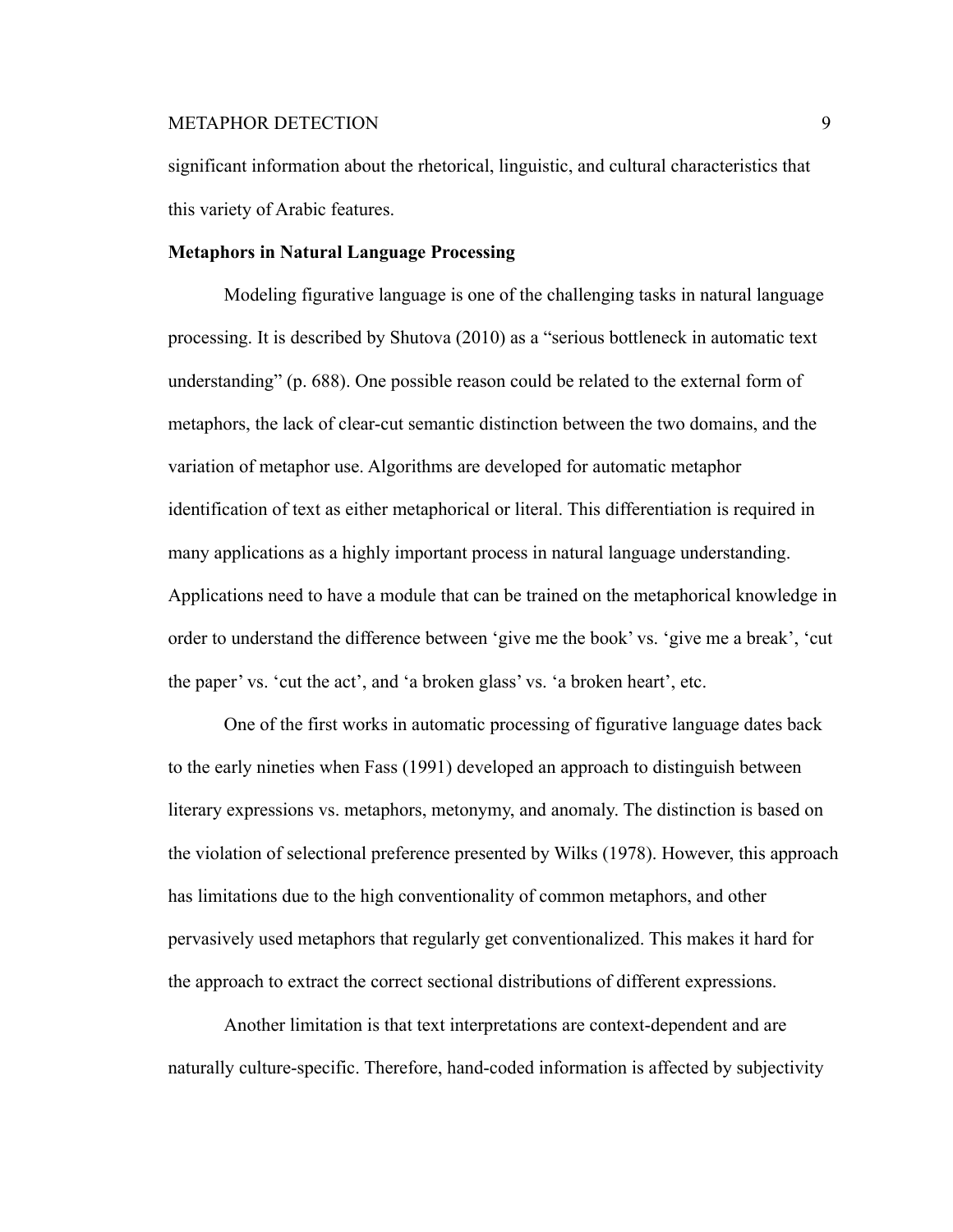which can be a factor in determining the classification of a text as figurative or literal; i.e., humans may provide text classifications that are not similar from one human to another. Moreover, this classification can be cultural and/or context-dependent, and this increases the subjective component. Data annotation in this project is performed by a group of expert linguists who work together as a team to annotate and revise the metaphoricity in the dataset. Since those linguists live in Misurata and speak the Misurata sub-dialect, they are familiar with the contextual and cultural factors associated with the creation and use of metaphors in these poems.

The recognition and interpretation of metaphors are indispensable in any language's semantic-oriented natural language processing. The automatic identification and analysis of metaphors play a crucial role in fulfilling tasks in different fields such as Computational Linguistics, Cognitive Linguistics, and Machine Translation. Tasks in these fields require access to useful information about understanding a given text as literal or metaphorical. Shutova (2010) manually annotated metaphorical text in The British National Corpus which contains different genres and found that more than 90% of the expressions are metaphorical. In this regard, Shutova (2010) states that Semantic-oriented NLP applications can be applied to recognize and interpret figurative language in datasets of any genre.

Since metaphors are culture-specific and highly complex in nature, they can have a semantic effect on the meanings of machine-translated texts in which two languages are involved. Tsvetkov et al. (2014) applied a metaphor identifier model that is originally designed to detect English metaphors and used it to detect metaphors in texts written in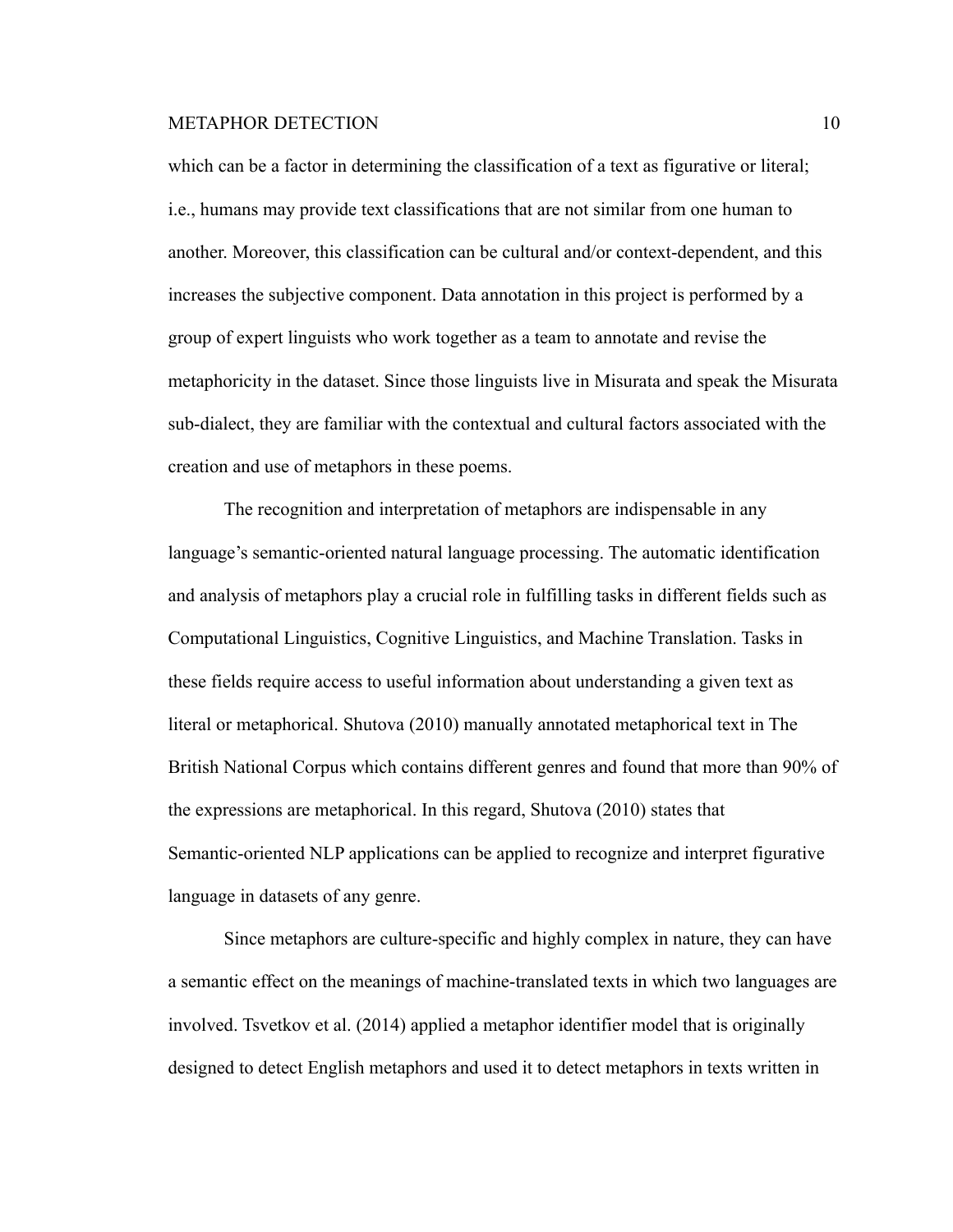Spanish, Farsi, and Russian. The model was applied to these three languages without making any adoption to it. The results show a high level of accuracy and a state-of-the-art performance of this model in all of these languages including English. However, this experiment is limited to a certain category of metaphors that have two kinds of syntactic relations; namely, word order (Subject-Verb-Object) and Adjective-Noun compositions. Accordingly, different results can be obtained if the model is applied to different categories of metaphors that may not have similar patterns in all the languages used in the project.

It is taken that cross-lingual metaphor detection can be a challenging task since syntactic and semantic patterns differ across languages. Each language is created and developed within a culture that contains norms and life aspects which are specific to that culture, like the 'dear' example discussed above.

### **Related Work**

Previous works of research have focused on metaphor detection in English, using both corpus-based approaches (Birke and Sarkar, 2007; Boudad, 2018; Gerow and Keane (2011); Hovy et al., 2013; Shutova, 2010; Neidlein, et al., 2020; Neuman et al., 2013) as well as manually-created linguistic resources (Abugharsa, 2021; Broadwell et al., 2013; Gedigian et al., 2006; Krishnakumaran and Zhu, 2007; Mason, 2004). These studies, in addition to others, were conducted on many kinds of linguistic genres in different languages.

One kind of these studies focuses on identifying metaphors in different kinds of articles. These metaphors play an important role in the impact that the news language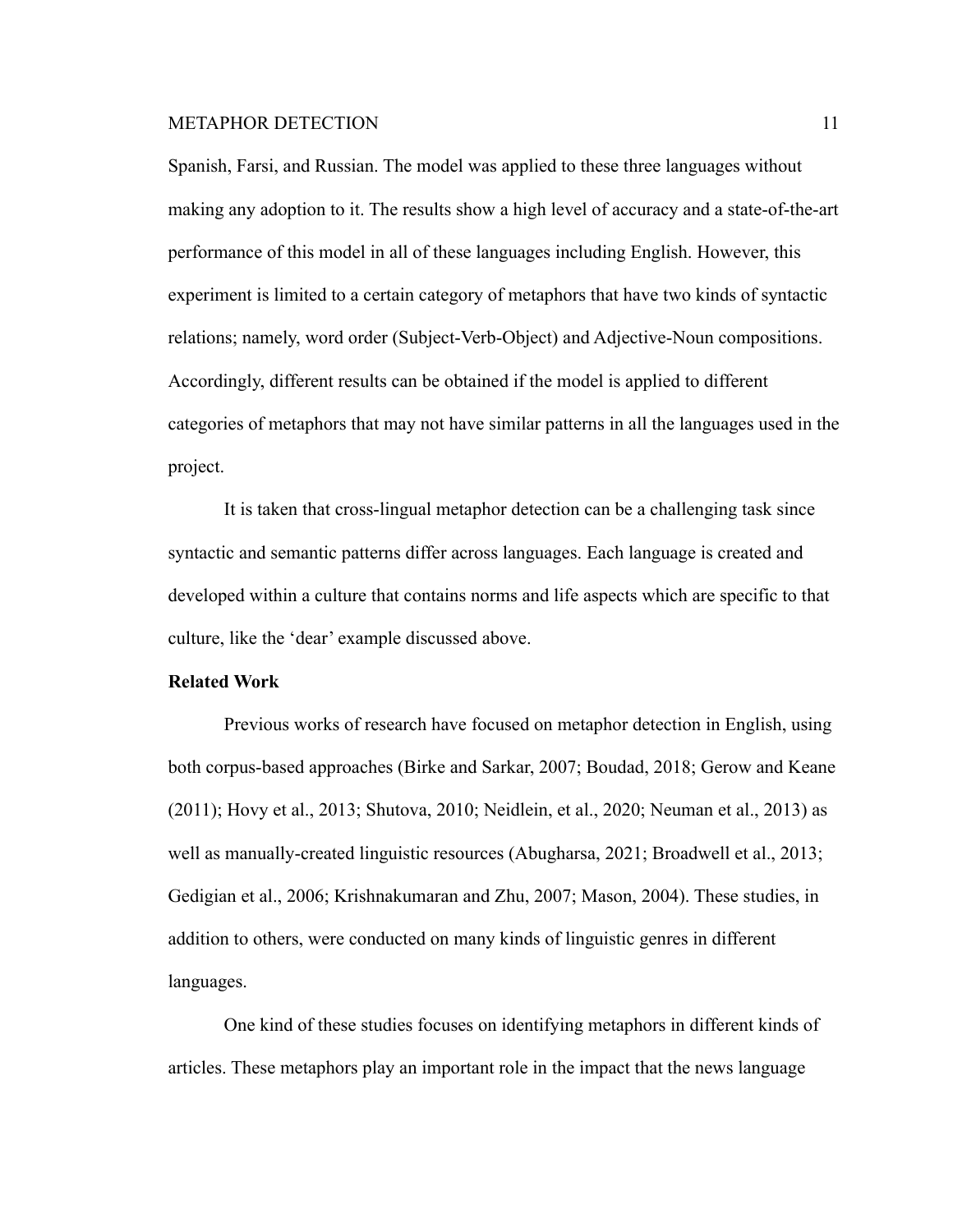plays to emphasize the importance of the event. Waite (2018) investigated the possibility of using modeling algorithms to classify newspaper headlines that contain metaphors. Neuman et al. (2013) also investigated metaphors in newspaper articles by evaluating three algorithms to classify metaphorical vs. literal text and compare the algorithms' performance to that of human annotators. In their research, Gerow and Keane (2011) used a corpus of financial news reports to analyze the distribution of up and down verbs that are used in metaphorical expressions to describe the movements of stocks and shares in hierarchical structures in subordinate and superordinate groups.

The general principle of automatic metaphor identification as discussed in many related projects is to analyze the semantic patterns between the metaphorical expression and its semantic/syntactic dependencies. In other words, the phrase's abstractness and distributional properties are considered in order to capture the contextual nature of the figurative text (Turney et al., 2011). As discussed earlier, the pervasiveness of most metaphors makes it difficult to obtain resources that spot the clear-cut distinction between the metaphorical and literal uses of each word. Metaphor detection at the word level is also investigated by Choi et al. (2021) who focused on detecting the words that make a given text metaphorical by adapting a pre-trained contextualized BERT model. A similar study is presented by Mao et al. (2018) who proposed a method that uses unsupervised data to identify and interpret words at the word level.

Other strategies are mainly based on the association that holds between the source domain and the target domain (Shutova, 2010; Swarnkar & Singh, 2018; Xiao et al., 2016). In their investigation of metaphor automatic extraction, Heintz et al. (2013)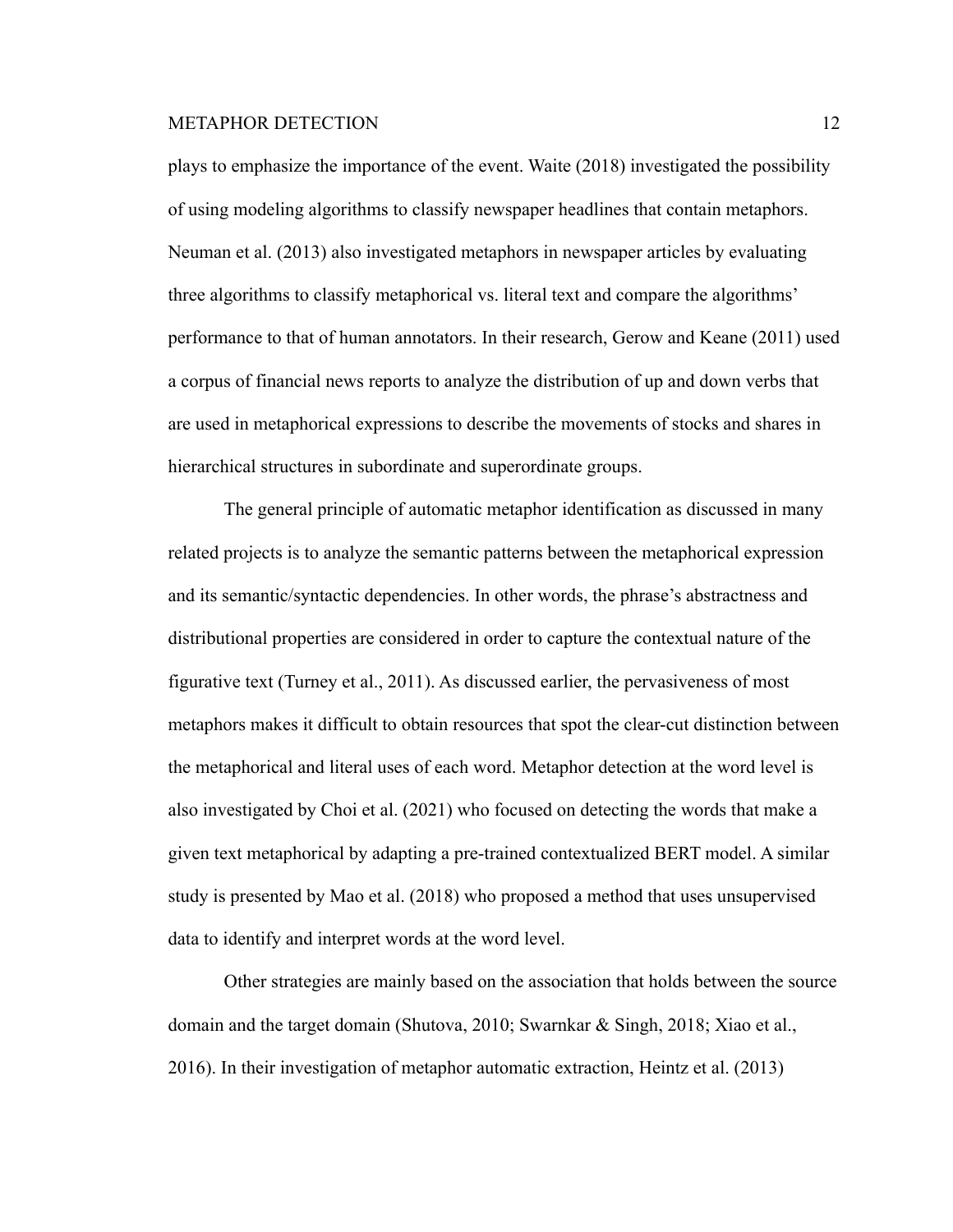applied the Latent Dirichlet Allocation approach in light of the assumption that metaphorical expressions contain vocabulary related to a source domain and a target domain, and achieved good results. These approaches implement defined mappings of metaphors from the source domain to the target domain. For example, X is like Y in: 'attitudes are contagious.' However, such a strategy may not be applicable to general novel metaphors as it may not be feasible to list and categorize all possible mappings of a given word. Accordingly, data processing in the current project does not involve the mapping of the source domain and the target domain of the metaphors in order to avoid the obstacle of limiting the mappings of these words to the dataset under investigation.

In their work, Tsvetkov et al. (2013) based their model on the literal interpretations of the words by hypothesizing that metaphors are manifested as unusual semantic compositions with syntactic relations. These relations are structure-specific in that any violation of the structure generates new syntactic relations that are considered an indication of a potential metaphor. For example, the phrase 'eat my lunch' does not have a violation of the syntactic structure that connects the verb 'eat' with the noun 'lunch'. On the other hand, 'eat my brain' includes a violation of the rule that does not connect this verb to this noun; accordingly, metaphoricity likelihood arises.

This approach is similar to the one presented by Shutova et al. (2010) who introduced a bottom-up method in which a set of seed metaphors are used to detect possible metaphorical texts that have a verb-noun relation identical to that in the cluster of similar verb-noun seed examples. Additionally, Neidlein et al. (2020) used word synonyms to detect metaphors from unseen data by relating metaphorical words to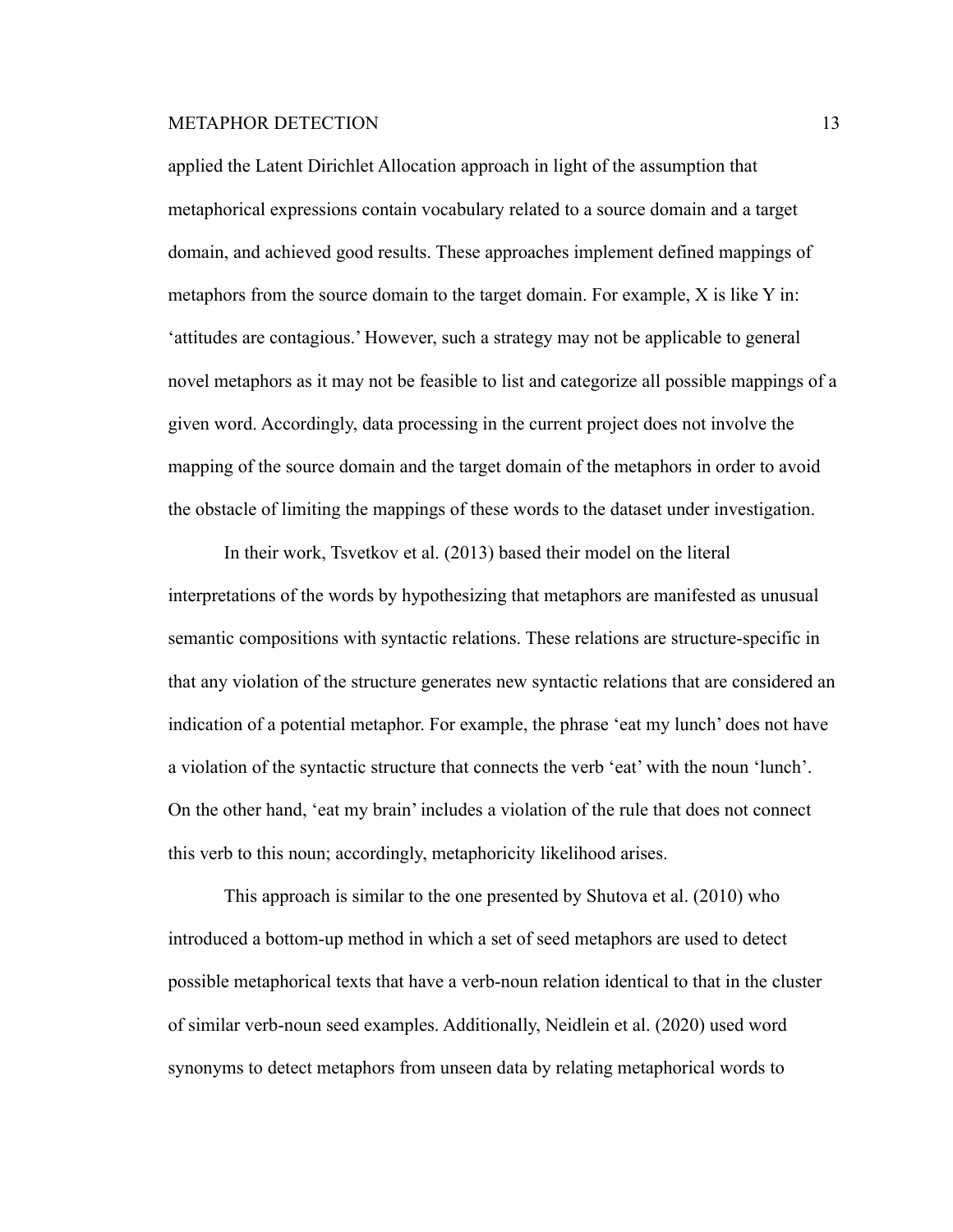synonymous words in the trained data. These statistics are also used in other projects to determine metaphoricity candidacy which requires word-sense borrowing in light of the supersense relationship that corresponds to the literal usage of parts of speech (Neuman et al., 2013). A previous study by Turney et al. (2011) also used word-sense borrowing in automatic metaphor extraction with the hypothesis that metaphorical word senses are related to a degree of abstraction in context words. This abstraction is analyzed to classify word senses as either metaphorical or literal.

Metaphor recognition does not only help identify the purpose of the given text based on its figurative vs. literal meanings, but it also helps understand other aspects beyond the linguistic scope. Certain patterns of word/phrase co-occurrence can be detected by analyzing large corpora of data. This, in turn, can reveal significant insights into certain linguistic behaviors in some cultures (Neuman et al., 2013). Such findings show how metaphors can organize our conceptual system which regulates how we think and act (Shutova, 2010).

### **The Use of LSTM in Automatic Processing of Figurative Language**

LSTM, a variant of Recurrent Neural Network (RNN), is an architecture that is pervasively used in sequence predictions. The main reason is that LSTM is capable of handling long-term dependencies in sequential data as well as vanishing potential gradient problems. LSTM computes the context vector at each word in the global word sequence which is encoded by a recursive computation of context vectors.

The LSTM model has been used in other studies to detect metaphors (Pramanick et al., 2018; Swarnkar & Singh, 2018; Wu, 2018; Liu, 2020). It is used in combination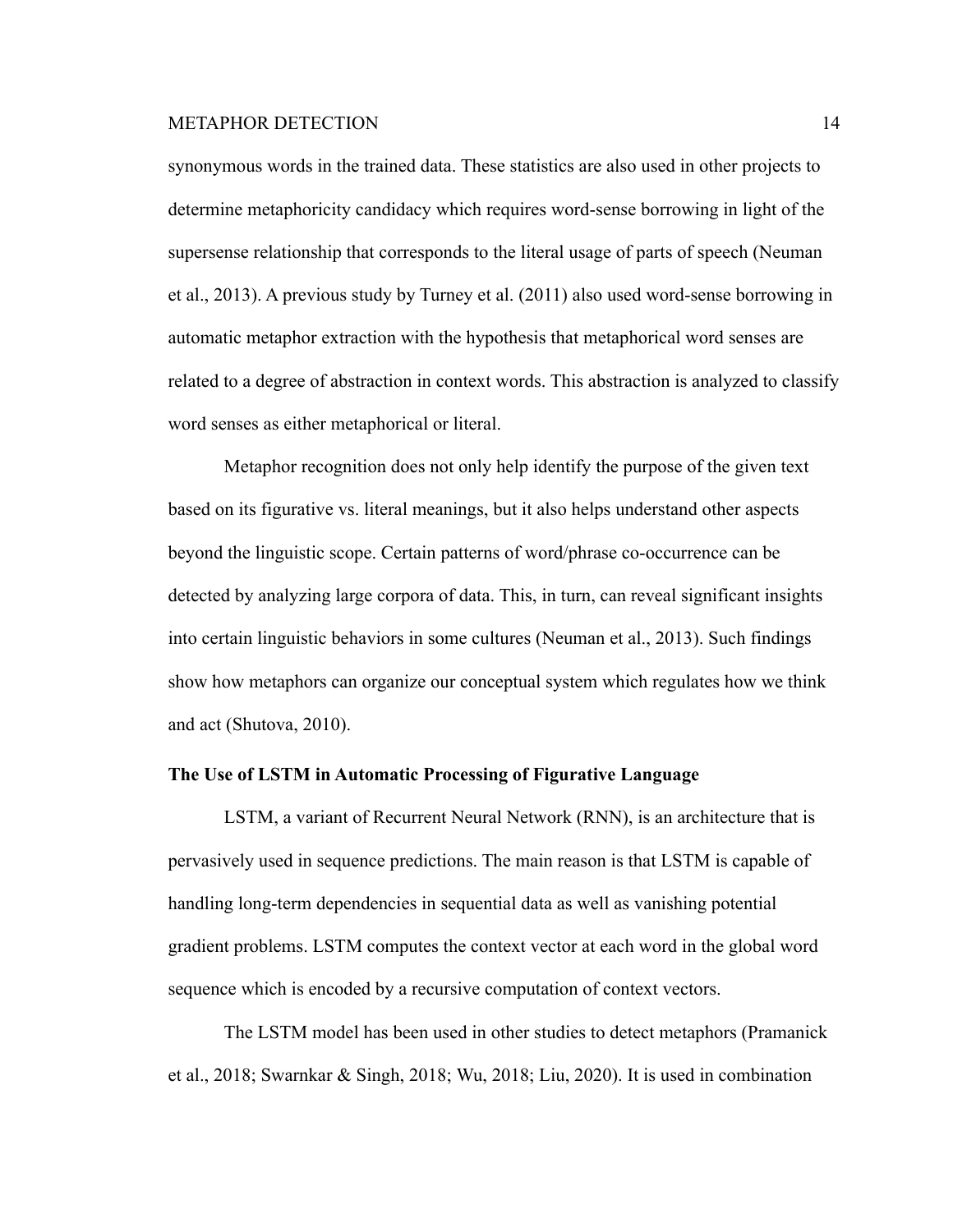with other layers such as Convolutional Neural Network (CNN), Conditional Random Field (CRF), parts-of-speech (POS), and WordNet-based features. In addition, the bi-directional LSTM model (or Bi-LSTM), where both directions are trained, has performed efficiently in many tasks that work on the automatic detection of figurative language. One example is the model proposed by Kuo and Carpuat (2020) whose study on metaphor detection in TOEFL essays shows that Bi-LSTM outperforms feature-rich linear models.

Another example is the study conducted by Gao et al. (2018) in which they used the standard Bi-LSTM model to detect verb metaphor benchmarks at the sentence level and showed a remarkable performance in the task of metaphoricity prediction. In their approach, Sun and Xie (2017) developed an LSTM model to detect metaphors based on the sentences' subject-verb-object relation. Their model constructs text feature representations for metaphoricity identification. Their results show state-of-the-art performance on metaphor detection of LSTM sub-sequence models.

As discussed above, some previous studies on automatic metaphor detection have focused on literal vs. metaphorical senses of words (Goatly, 1997; Karov & Edelman, 1998; Lonneker-Rodman. 2008; Reining & Lonneker-Rodman, 2007). Other studies propose identifying metaphors in light of the POS associations; i.e. the relationship between certain parts of speech used to detect metaphors (Birke & Sarkar, 2006; Gedigan et al., 2006; Krishnakumaran & Zhu, 2007). A third method includes identifying the source domain and target domain of words (Barnden & Lee, 2002; Agerri et al., 2007; Feldman & Narayanan, 2004; Narayanan, 1999).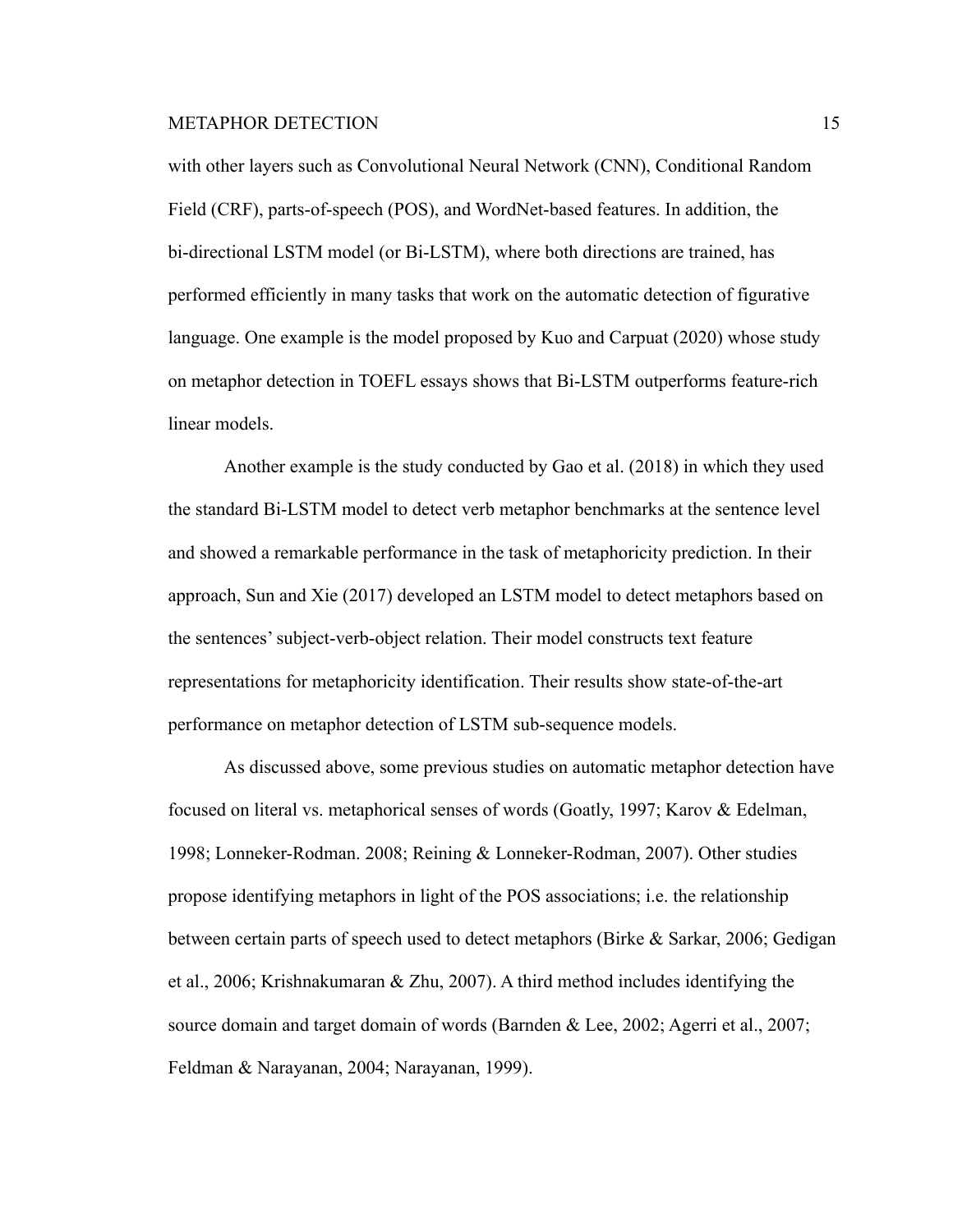It can be observed that most automatic metaphor detection methods are based on word-level analysis by selecting certain target words to investigate their metaphoricity. The current study is based on the co-occurrence of words in that the model detects the words that are used in metaphorical texts and learn to detect similar relationships in unseen data.

### **The Significance of the Current Project (The Motivation)**

The dataset used in this project is extended from a shorter dataset used in my previous project (Abugharsa, 2021) which focused on detecting sentiment polarity from poems written in the Misurata Arabic sub-dialect. The aim of the current project is to design a model that can detect metaphors from these poems. As in my previous project, this detection is based on poetic verses which are linguistically and rhetorically related to each other in the poems. In other words, the verses are semantically, linguistically, and contextually connected to the main idea of the poem. As a result, these verses are different from the isolated reviews taken from social media platforms which are produced by many people rather than a single poet as in the case of poetry.

In order for the model in this project to be used to detect metaphors in isolated comments on different social media platforms, the nature of these comments needs to be investigated. Most of the Arabic reviews on social media are written in informal Arabic; i.e. dialects and sub-dialects rather than the standard Arabic. Therefore, it becomes crucial to train computer models to detect different figurative linguistic features in these reviews as an initial step to efficiently perform other tasks such as machine translation, topic modeling, and sentiment analysis.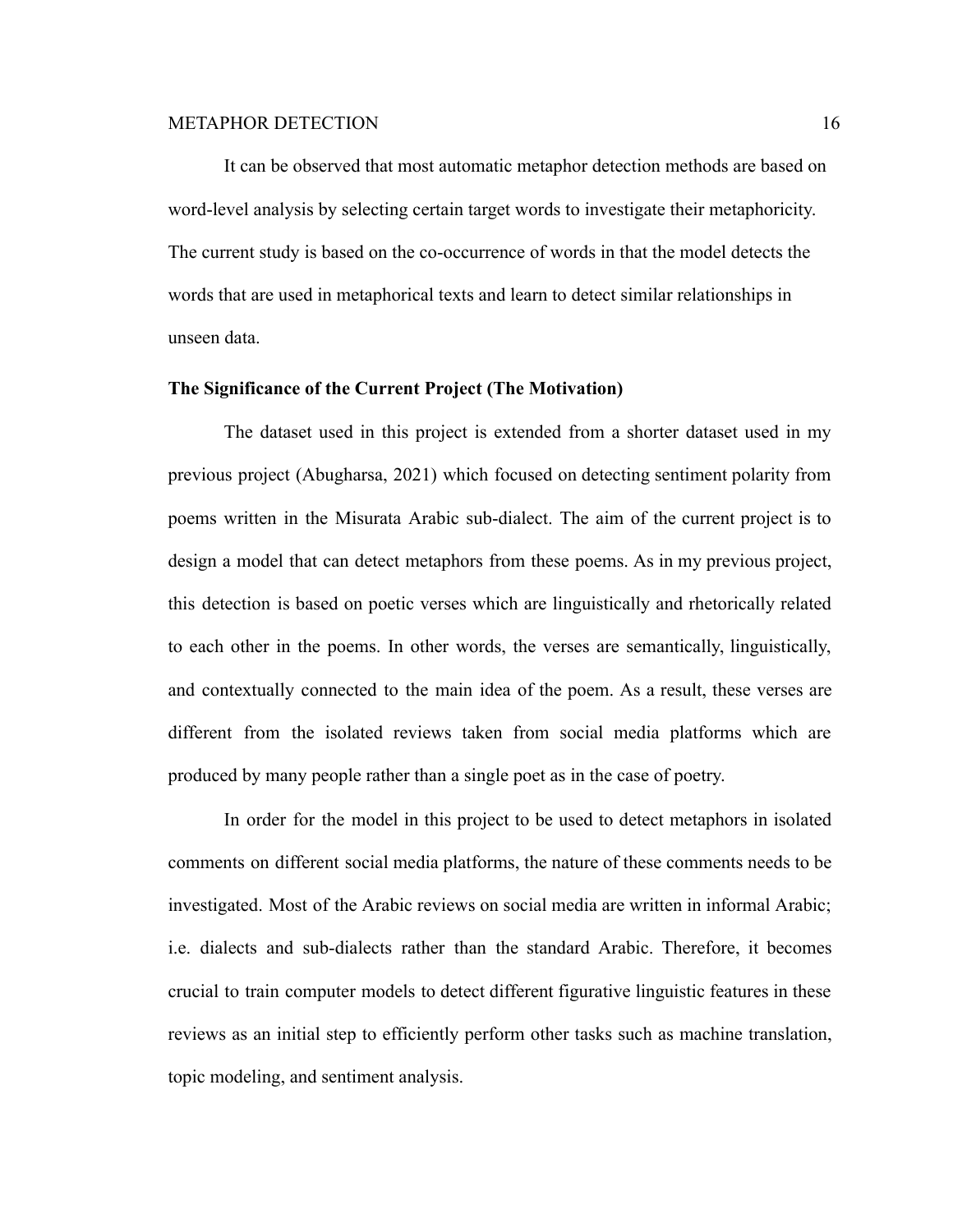Other projects about detecting figurative language in Arabic have focused on poems written in Standard Arabic, and aimed at classifying these poems into two categories: MSA poetry (Ahmed et al., 2019) and old Arabic poetry (Alsharif et al., 2013). To the best of my knowledge, no previous NLP research on processing figurative language in Arabic has tackled a sub-dialect variety of the language, not to mention the genre of poetry.

Hopefully, this project can lead to more studies that handle other NLP tasks and highlight more aspects of this variety of Arabic. The following sections discuss the project methodology and provide a description of the LSTM algorithm. The results obtained from using the model and other findings are also discussed.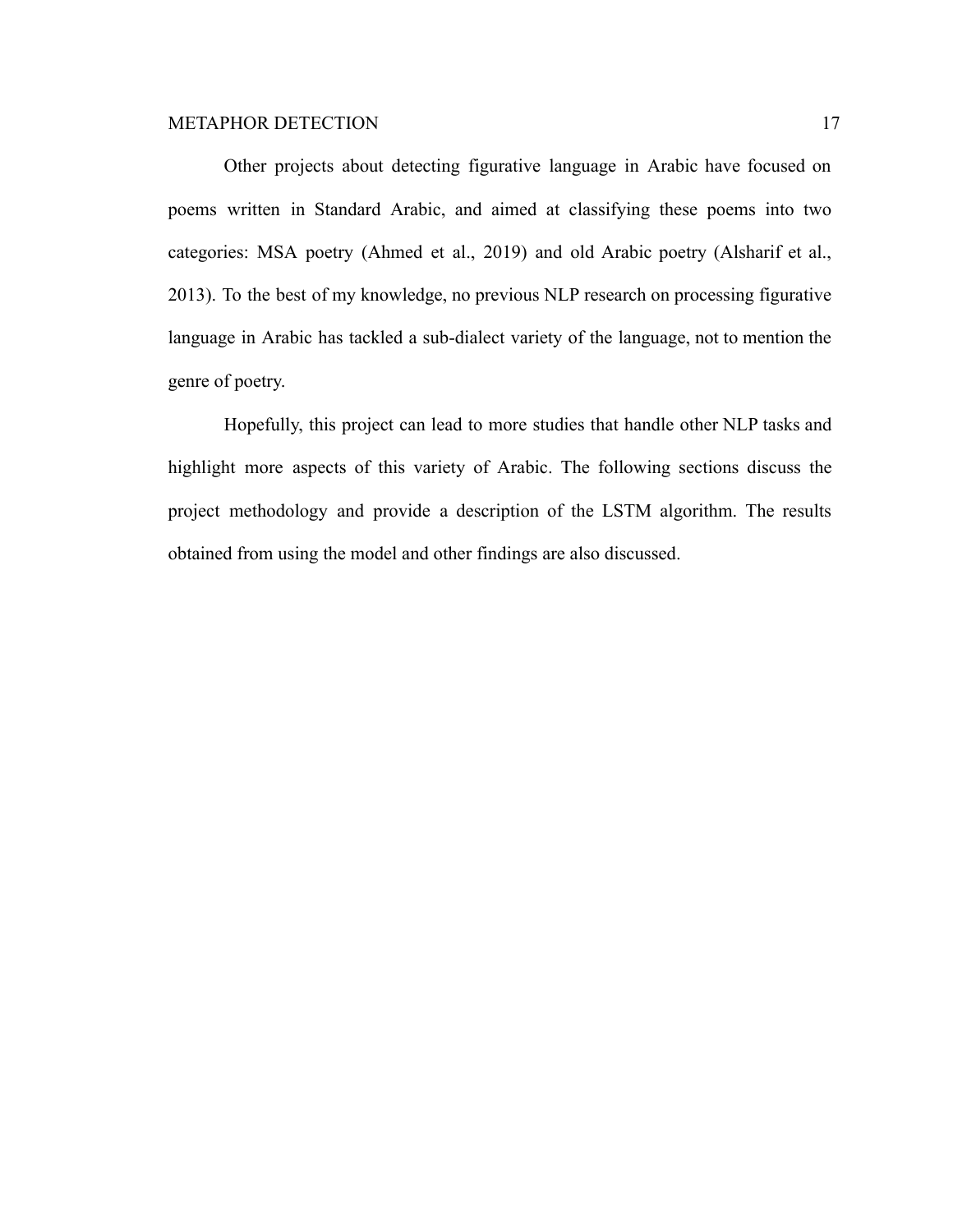#### **Methodology**

In this section, the dataset is introduced, followed by a discussion about data annotation, then a discussion about data cleaning and preprocessing. After that, the process of building the model is explained. Finally, an evaluation of the model is discussed.

### **Dataset**

The dataset contains verses from poems written in the Misurata Arabic sub-dialect. These poems are written by six poets who speak Arabic as a native language and are all born and raised in Misurata. The poems include terms and expressions that are specially used for this type of literature. This can make data annotation a challenging process for individuals who are not familiar with the linguistic structure of these poems, regardless of the fact that those individuals are native speakers of the language. Therefore, the seed data annotation is performed by professional linguists in the Arabic Department at Misurata University.

#### **Data Annotation**

The dataset was initially annotated and revised by faculty and graduate students in the Arabic department at Misurata University; i.e. experts in the field. During the process of annotation, the poets were frequently contacted and asked to provide explanations of some words and expressions used in their poems. This was crucial to determine the metaphoricity of the poem verses and obtain the most accurate annotation possible.

After the initial annotation of the dataset, another annotation is performed by three layman individuals who are also native speakers of the Misurata sub-dialect.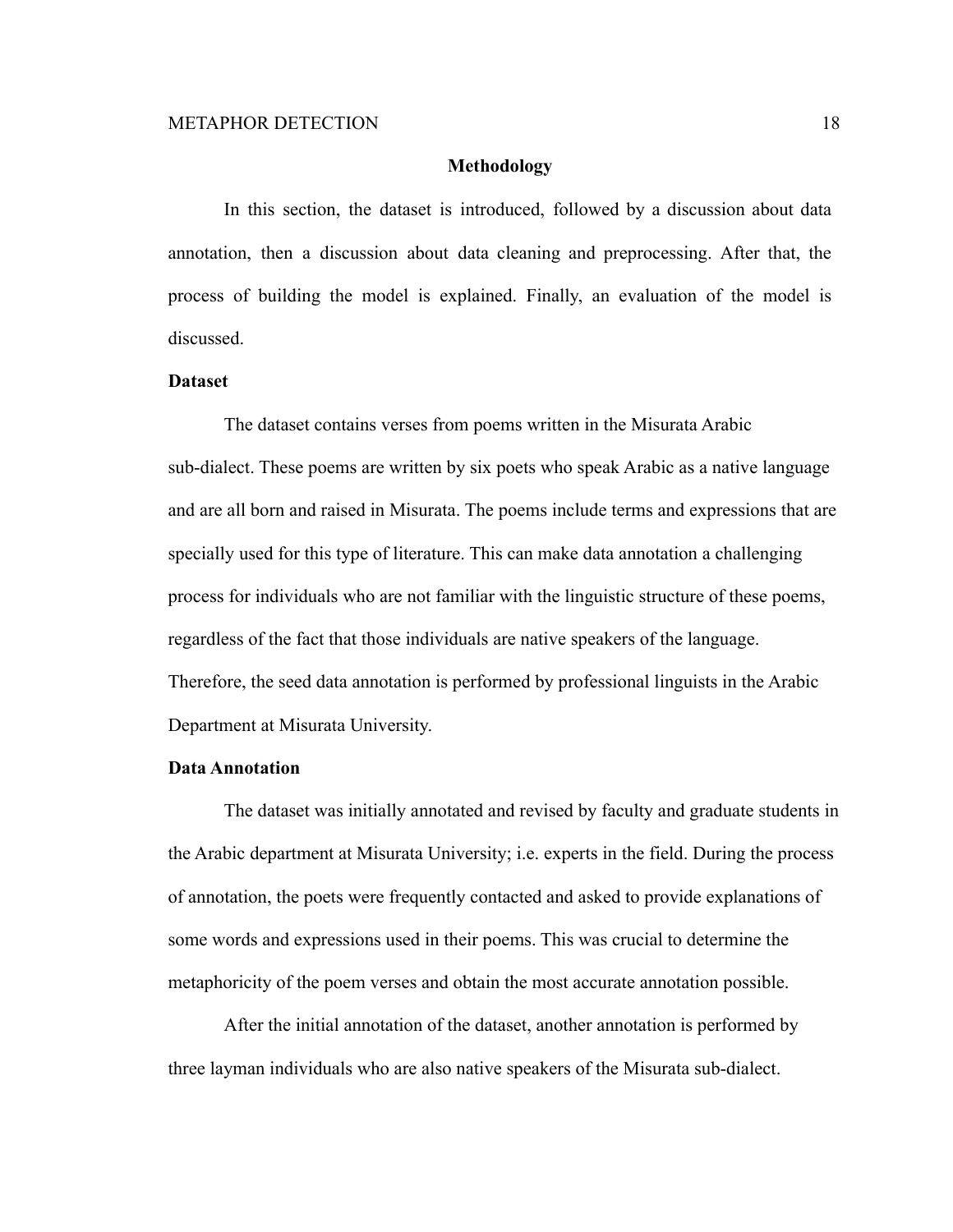However, those individuals are not professionally acquainted with the morphological and semantic principles that this literature is based on. The three annotators were each provided with a subset of the data that represents 25% of the whole dataset; it is the same percentage of the part of the data used for the test set in the model.

The annotation performance of the layman annotators is revised by the faculty team at Misurata University and an evaluation of the performance is provided. This performance is compared to the output of the model built in the project in order to evaluate the model's level of accuracy in detecting metaphors.

# **Data Cleaning and Preprocessing**

As already discussed, the seed data of the dataset are provided by a group of linguists who are faculty and graduate students in the Arabic Department at Misurata University. The annotation was revised multiple times before it was approved to use in this study. Therefore, the dataset contains no outliers, noise data, special characters, or empty lines.

The data is cleaned by removing diacritics, punctuations, conjunctions, and hyphens in order to normalize all the data text into a unified form. Figure 1 shows the raw data before the preprocessing step. Data normalization includes replacing  $\{\dot{a}, \dot{c}\}$  with  $\{1\}$ , also { $\epsilon$ ,  $\epsilon$ }, with { $\epsilon$ }, and { $\epsilon$ } with { $\epsilon$ }. Figure 2 shows the data after being cleaned.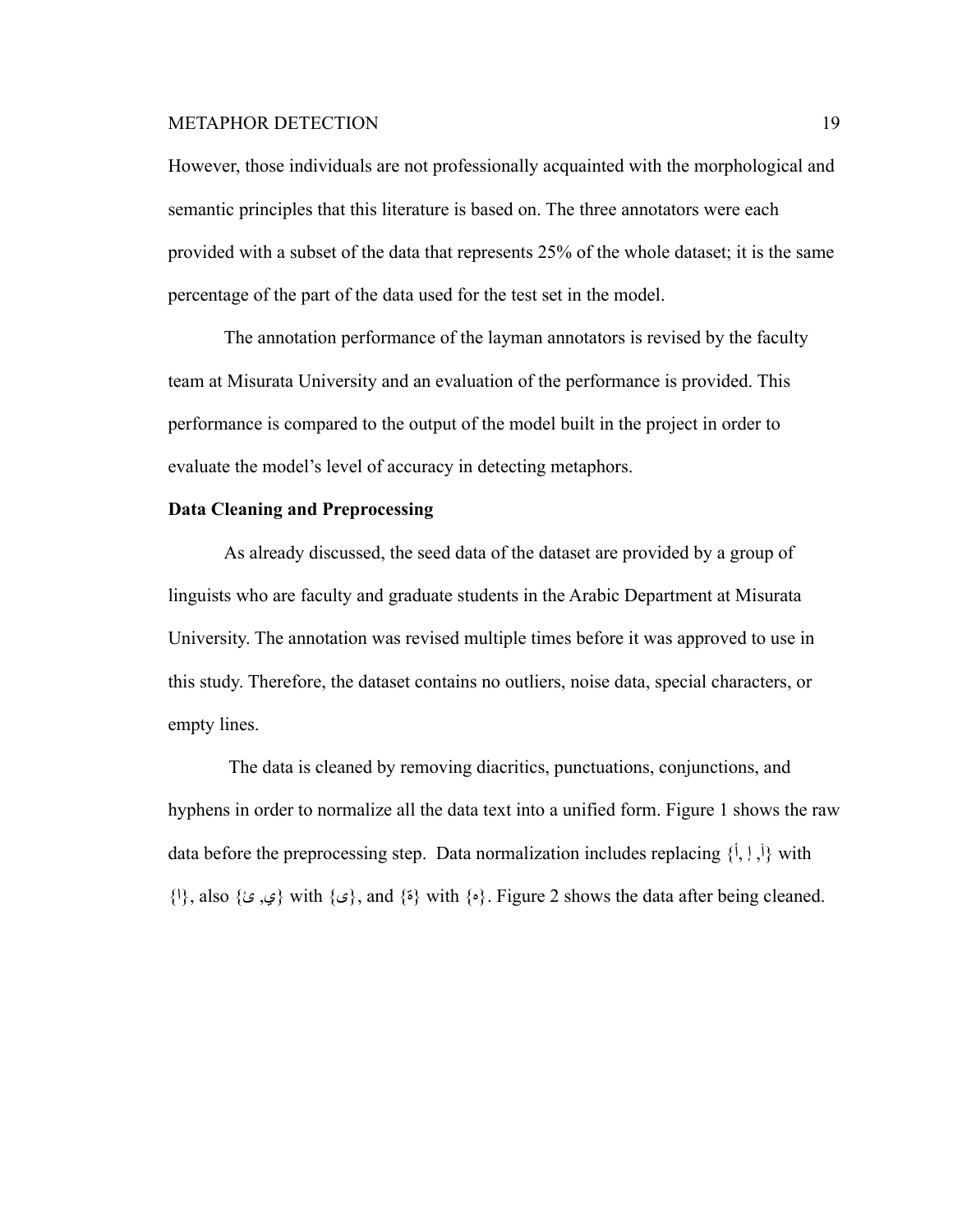| <b>Sentence</b>                         | <b>Metaphor</b>  | <b>Sentence</b>                 | <b>Metaphor</b>  |
|-----------------------------------------|------------------|---------------------------------|------------------|
| في غربة لكن ما نستها                    | non-metaphorical | غربه نستها                      | non-metaphorical |
| و فالقلب تعيش مدينتها                   | metaphorical     | فالقلب تعيش مدينتها             | metaphorical     |
| و قالت أمي و ما ننساها                  | metaphorical     | قالت امي ننساها                 | metaphorical     |
| بكحل الروح رسمت ضناها                   | metaphorical     | بكحل الروح رسمت ضناها<br>Ċ      | metaphorical     |
| اللي ضحو بالروح فداها                   | non-metaphorical | اللي ضحو بالروح فداها           | non-metaphorical |
| تاريخ موتق بصمتها                       | metaphorical     | تاريخ موتق بصمتها               | metaphorical     |
| فعلأ قلم شموخ و عزة                     | metaphorical     | فعلا قلم شموخ عزه               | metaphorical     |
| أصيلة مصراتة يا عزة                     | metaphorical     | اصيله مصراته عزه                | metaphorical     |
| إنتي جزء و ما يتجزأ                     | metaphorical     | انتي جزء يتجزا                  | metaphorical     |
| م الثورة و رسمة حالتها                  | metaphorical     | الثوره رسمه حالتها              | metaphorical     |
| ف الغربة لكن ما انستها                  | non-metaphorical | الغربه انستها                   | non-metaphorical |
| و القلب تعيش مدينتها                    | metaphorical     | القلب تعيش مدينتها              | metaphorical     |
| Figure 1. Raw Data Before Preprocessing |                  | Figure 2. The Preprocessed Data |                  |

After cleaning the data, the TF-IDF frequency algorithm is applied to reduce the size of the overused words and convert the text into sequences of vector representations in order for the network to deal with it as input.

# **Building the Model**

The dataset includes more than twenty thousand Arabic poetic verses that are labeled as either metaphorical or non-metaphorical. First, the zero-padding parameter is implemented to convert all the vectorized verses into the same length. The deep learning methods employed in this project include the sequential model which is used as a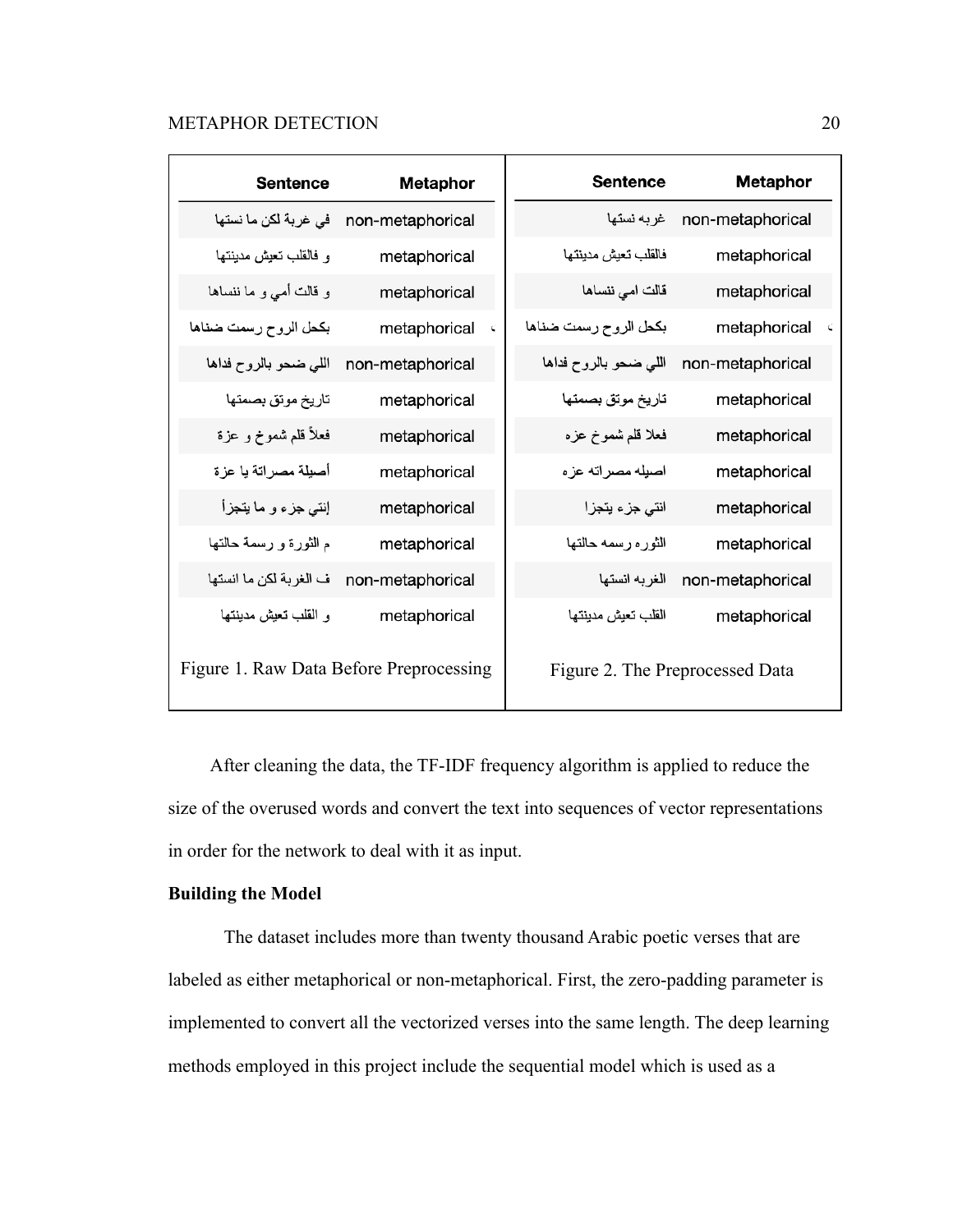baseline and the LSTM sequential labeling of the transformed vector sequence into a single vector. This helps detect contextual information that constitutes metaphors in terms of word order and vectorized sequence of words.

Text metaphoricity is determined based on word embeddings that occur together in metaphorical phrases. The layers added to the model include a vocabulary size of 10000 and an embedding dimension which equals 512. Since the LSTM model predicts the classification of the verses based on the co-occurrence of words, the categorical cross-entropy loss function is used, and the model is compiled with adam optimizer. After adding two LSTM layers, a dense layer (softmax) is created to detect metaphoricity. Figure 3 shows the general architecture of the model.



Figure 3. The Architecture of the LSTM Model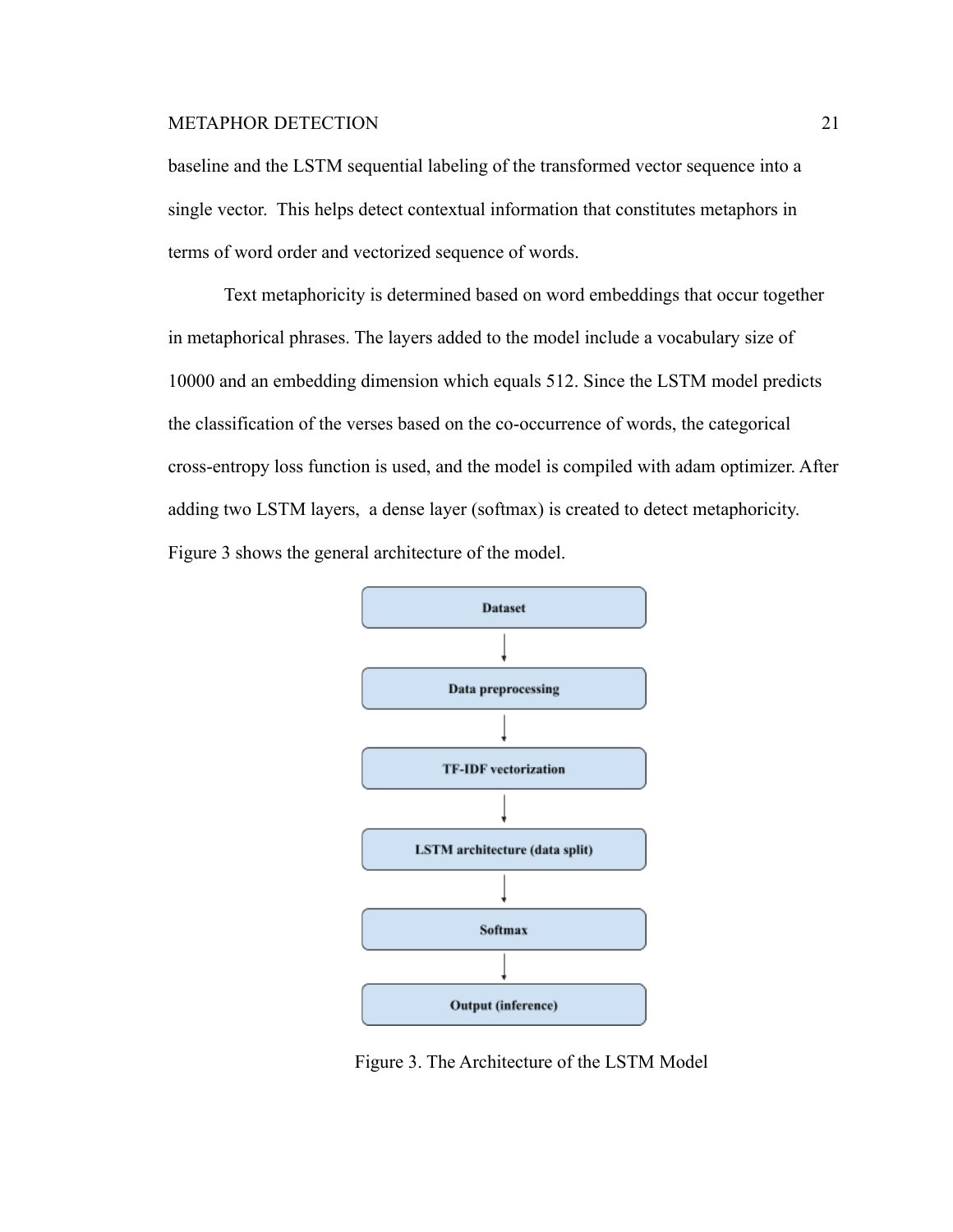The Python libraries used in this project are primarily Keras and Sklearn. At all stages of the research, various default values for the parameters (e.g. number of epochs, vector size, activation functions, and so on) are tuned in order to understand how these modifications affect the overall performance of the model.

#### **Model Evaluation**

To train the network, the size of the data is designed to equal 10. The LSTM model is implemented to extract features that can be used to detect metaphors. These features are then fed into two LSTM layers that treat context and word ordering at a more sophisticated level than the usual Bag of Words approach. To fit the model into the data, the network is trained by using 3 epochs. Cross-validation is used during the training phase as the evaluation method according to best practice. The results are measured by accuracy.

### **Findings**

The findings include the level of accuracy of metaphor detection performed by the layman individuals compared to the score of the model performance. Table 1 presents these findings.

|          |                             | <b>LSTM Model</b> |      |                   |      |
|----------|-----------------------------|-------------------|------|-------------------|------|
| Accuracy | Layman<br><b>Annotators</b> | Accuracy          | Loss | <b>Validation</b> |      |
|          |                             |                   |      | Accuracy          | Loss |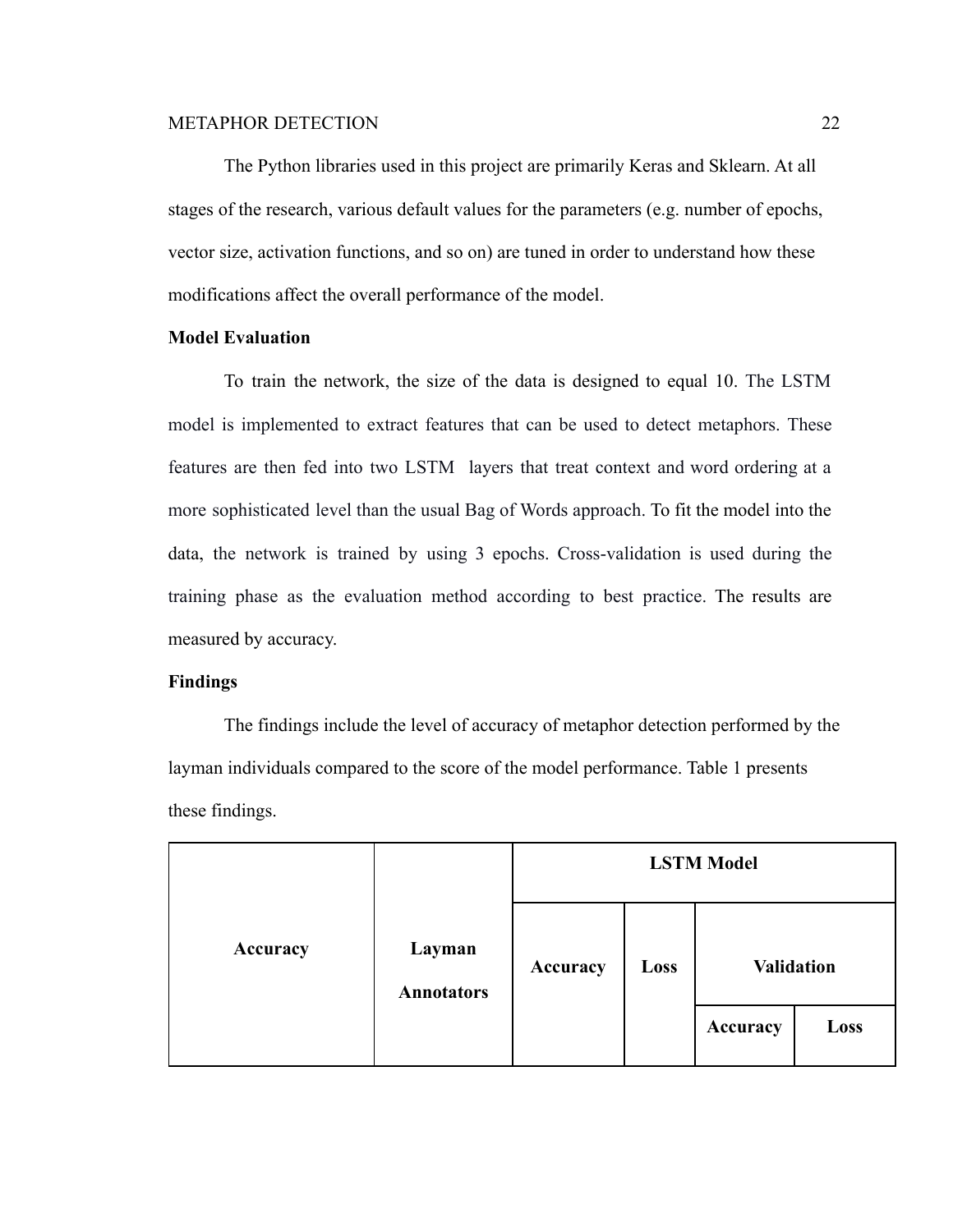| <b>Total Accuracy Score</b>  | 68.2% | 79% | $0.5\%$ | 5% | 5% |
|------------------------------|-------|-----|---------|----|----|
| <b>Metaphorical Accuracy</b> | 51%   | 59% |         |    |    |
| Non-metaphorical<br>Accuracy | 56%   | 73% |         |    |    |

Table 1. Performance of Layman Group Annotators and the LSTM Model

According to the data presented in Table 1, the overall accuracy score of the layman group is 68.2% while the model gets an accuracy score of 79% with an overall loss of 5%. It should be stated that the training dataset is unbalanced; it includes 12869 metaphorical phrases vs. 7902 non-metaphorical phrases. This can have an effect on the overall accuracy of the output.

The first epoch gives a 6% accuracy score and the last epoch outputs an accuracy score of 8%; these are good results of the model. Figure 4 illustrates the training and validation accuracy values, and Figure 5 presents the training and validation loss values.

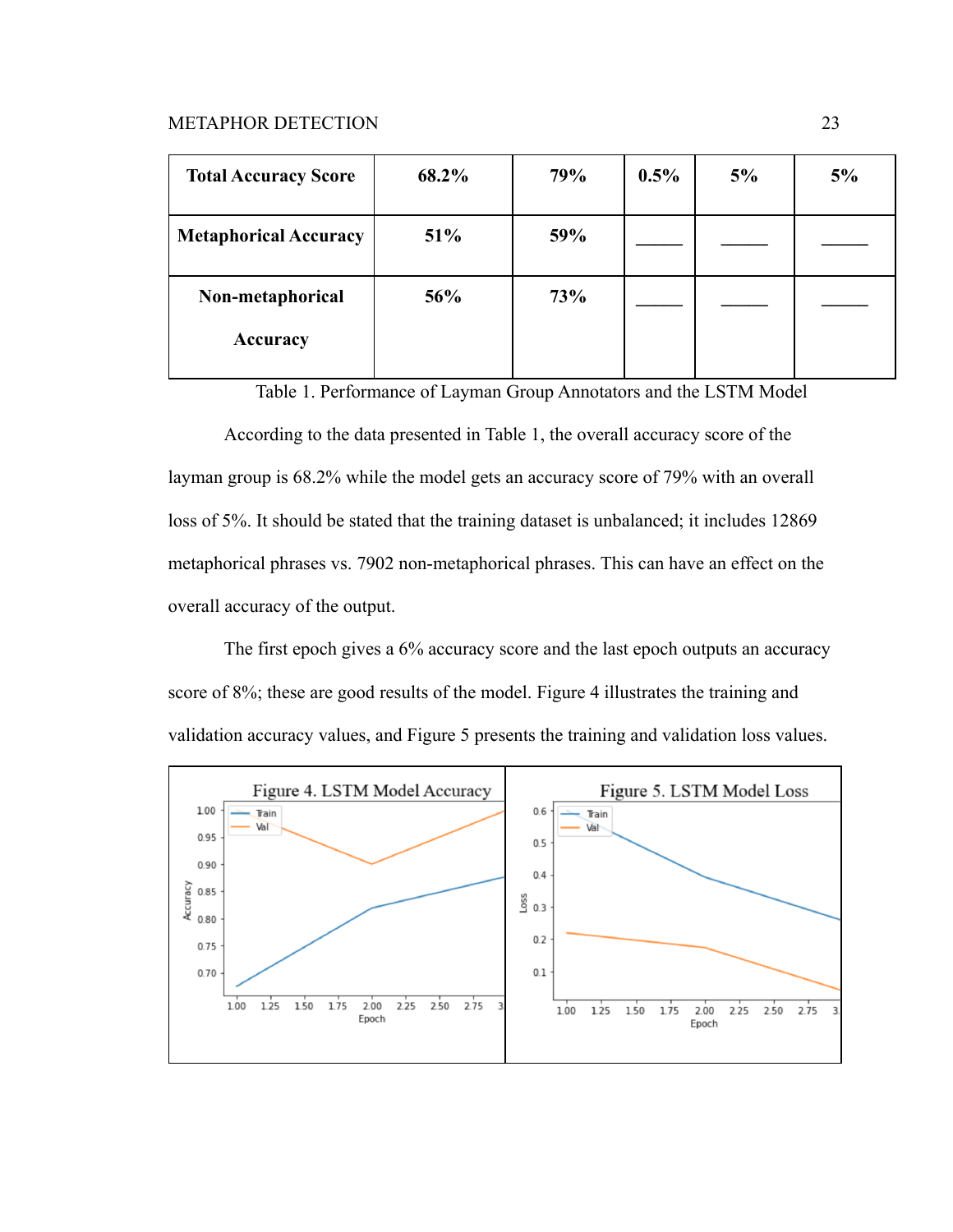The model accuracy score was lower when the dataset was smaller in size. When more poems were added to the dataset, the model accuracy score became higher. This means that it is possible for the accuracy score to get even higher if the size of the dataset is larger.

In addition, the layman group obtained a metaphorical accuracy of 51% and a non-metaphorical accuracy of 56%. On the other hand, the accuracy score of detecting metaphorical utterances obtained by the LSTM model is 59% while the non-metaphorical utterances reached a level of accuracy of 73%. As noticed, both the model and the layman group performed better at detecting non-metaphorical text than the metaphorical text.

Nonetheless, the results show that the model performs better than the layman group. One possible interpretation is that the model is trained on this kind of data while the layman individuals are not. As discussed earlier, the text analyzed is highly poetic and is most familiar among those who study Arabic linguistics and literature. In addition, this kind of poetry is mostly known by those who have a refined background in this genre such as the poets themselves and individuals who show special interest in this kind of literature. It is a rich area for more investigation in the future.

#### **Blind Set Evaluation**

In addition to the accuracy scores obtained by the model, the model managed to work on a blind dataset to predict metaphoricity in totally new poems. The blind dataset is composed of 1000 verses that represent phrases in poems that the model never worked on. The model predicted metaphoricity with an 80.7% accuracy score. LSTM has proven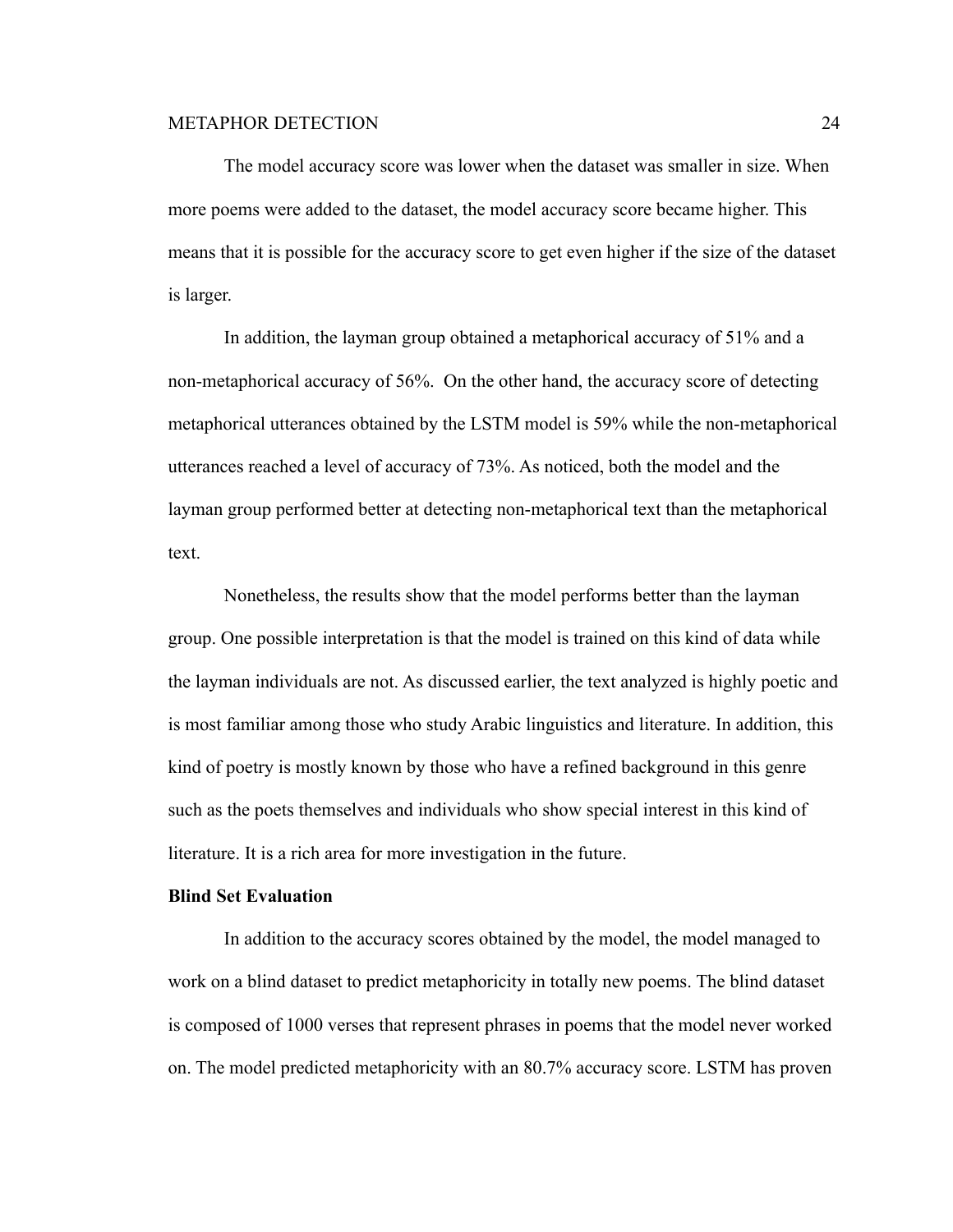to be an effective approach for capturing internal representations in Arabic sequential figurative textual data. This is confirmed by Strobelt et al. (2017) whose empirical work on LSTM as a tool to analyze visual hidden states in RNNs indicates that LSTM learns "to capture complex relationships between the words within a sentence or document" (Strobelt, 2017, p. 668).

#### **Additional Findings**

Data analysis has resulted in more findings than the accuracy of metaphoricity prediction. Two features are observed: One of them is the syntactic distribution of the metaphorical phrases in light of the source domain and the target domain. The other observation is about the relationship between text sentiment polarity and metaphoricity.

By observing the grammatical description of the words in the source domain and the target domain of the metaphorical phrases, it is noticed that the words included in the source domain are verbs and adjectives. Another observation is that while there are no hidden source domain words, some target domain words are hidden. Based on the discussion of the types of Arabic metaphors in section 3.2 above, the metaphors in the dataset are declarative metaphors. This is one characteristic to learn about Misurata literature.

Besides labeling metaphors, sentiment orientation is also labeled for each verse in the dataset. The sentiment labels are positive, negative, and neutral. The results show that most of the phrases contain positive metaphors. Table 2 shows the breakdown of the relationship between sentiment labels and metaphoricity in percentage.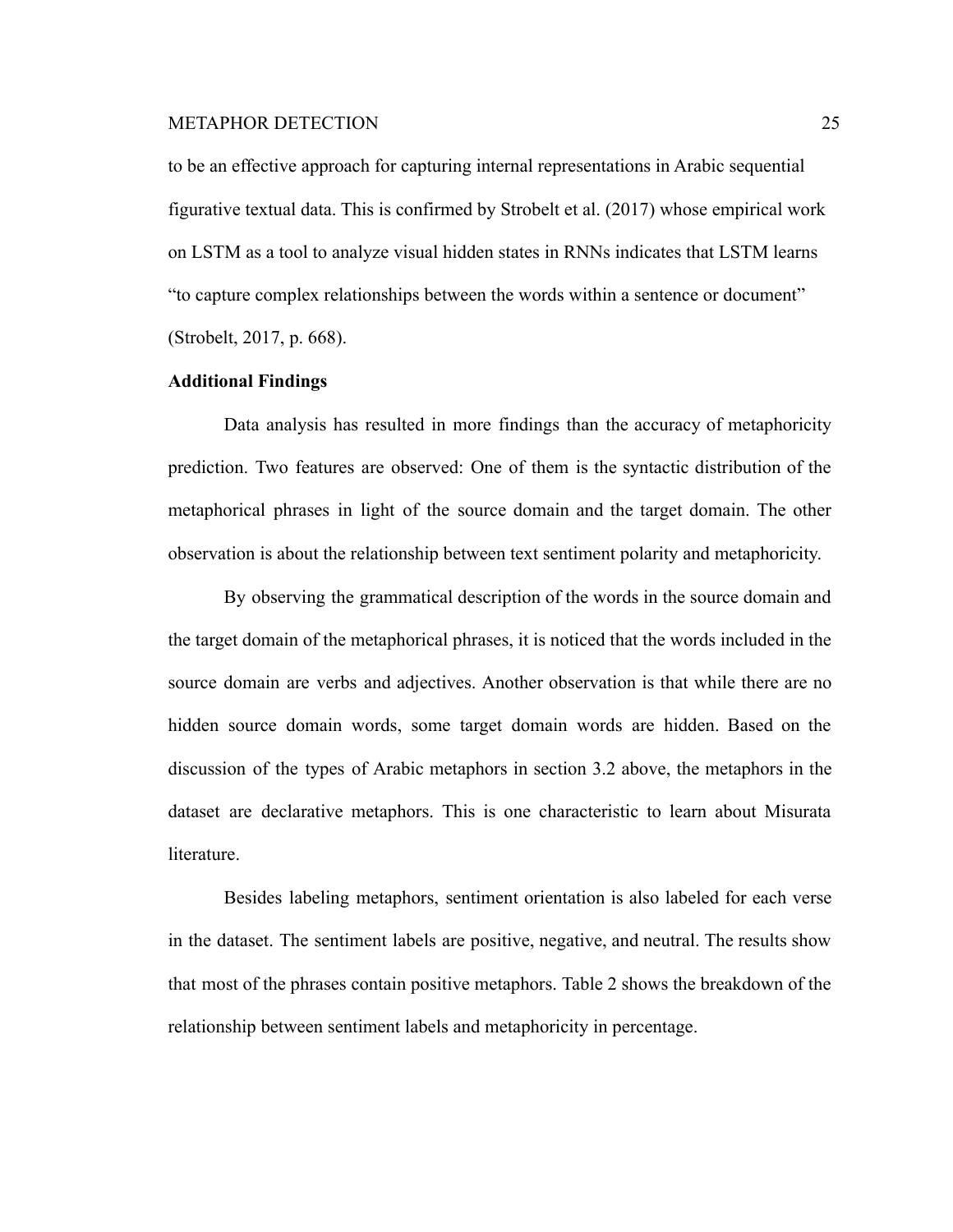|                      | <b>Sentiment Labels</b>            |     |                |  |  |
|----------------------|------------------------------------|-----|----------------|--|--|
| <b>Metaphoricity</b> | <b>Positive</b><br><b>Negative</b> |     | <b>Neutral</b> |  |  |
| Metaphorical         | 54%                                | 45% | $1\%$          |  |  |
| Non-metaphorical     | 51%                                | 46% | 3%             |  |  |

|  |  | Table 2. Sentiment Labels and Metaphoricity |  |  |  |  |  |
|--|--|---------------------------------------------|--|--|--|--|--|
|--|--|---------------------------------------------|--|--|--|--|--|

Apparently, positive and negative metaphors display significant importance in

Misurata sub-dialect poetry with the positive metaphors being relatively more frequent.

Figure 6 illustrates the findings in Table 2.



Figure 6. Sentiment Polarity and Metaphoricity

The data provided cast light on the nature of poetry written in one Arabic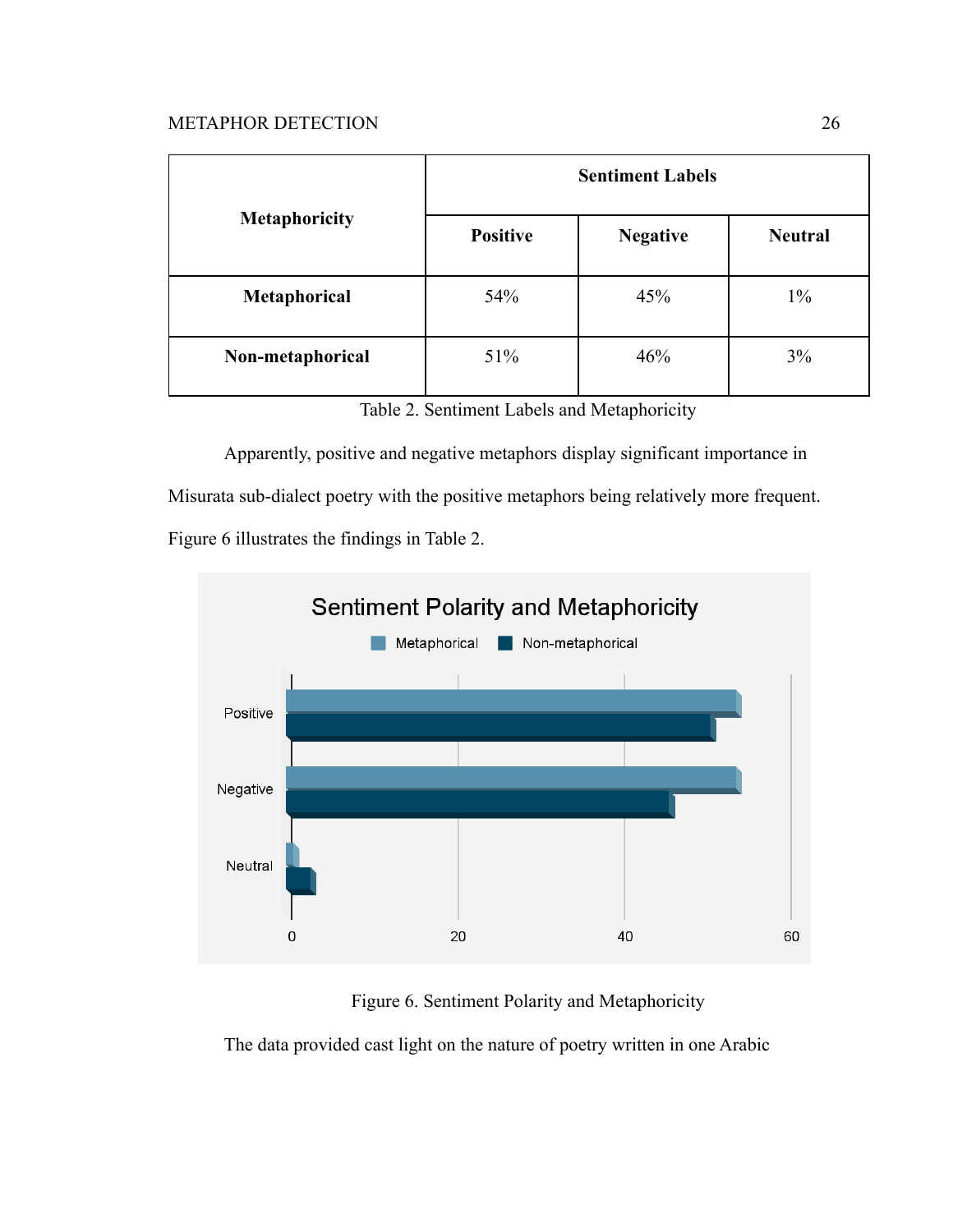sub-dialect. It follows that more investigation in this area can reveal more information about this kind of Arabic literature.

### **Conclusion**

This project presents a study about detecting metaphors in poems written in Misurata Arabic sub-dialect; a variety of Arabic that has not been sufficiently investigated in NLP before. The LSTM model achieved an accuracy level of a maximum of 79% with an overall loss of 0.5%. Furthermore, the model has shown a significant performance with a high accuracy score in predicting figurative text in blind data. In addition to these results, dataset analysis shows that the poetic utterances are genuinely positive declarative metaphors.

The model's performance efficiency can be tested by applying it to other varieties of Arabic sub-dialects and comparing the results with the findings of the current project. Furthermore, the text the model works on is poetic which is syntactically and morphologically different from other non-poetic texts. As a result, investigating the performance of the model with different language varieties of Arabic lays out potential avenues for future NLP research in different tasks such as machine translation, topic modeling, and sentiment analysis. This project can stand as a contribution to research in the field of Computational Linguistics in Arabic as a model that serves the needs of Arabic speakers who use their native sub-dialect in their daily conversations.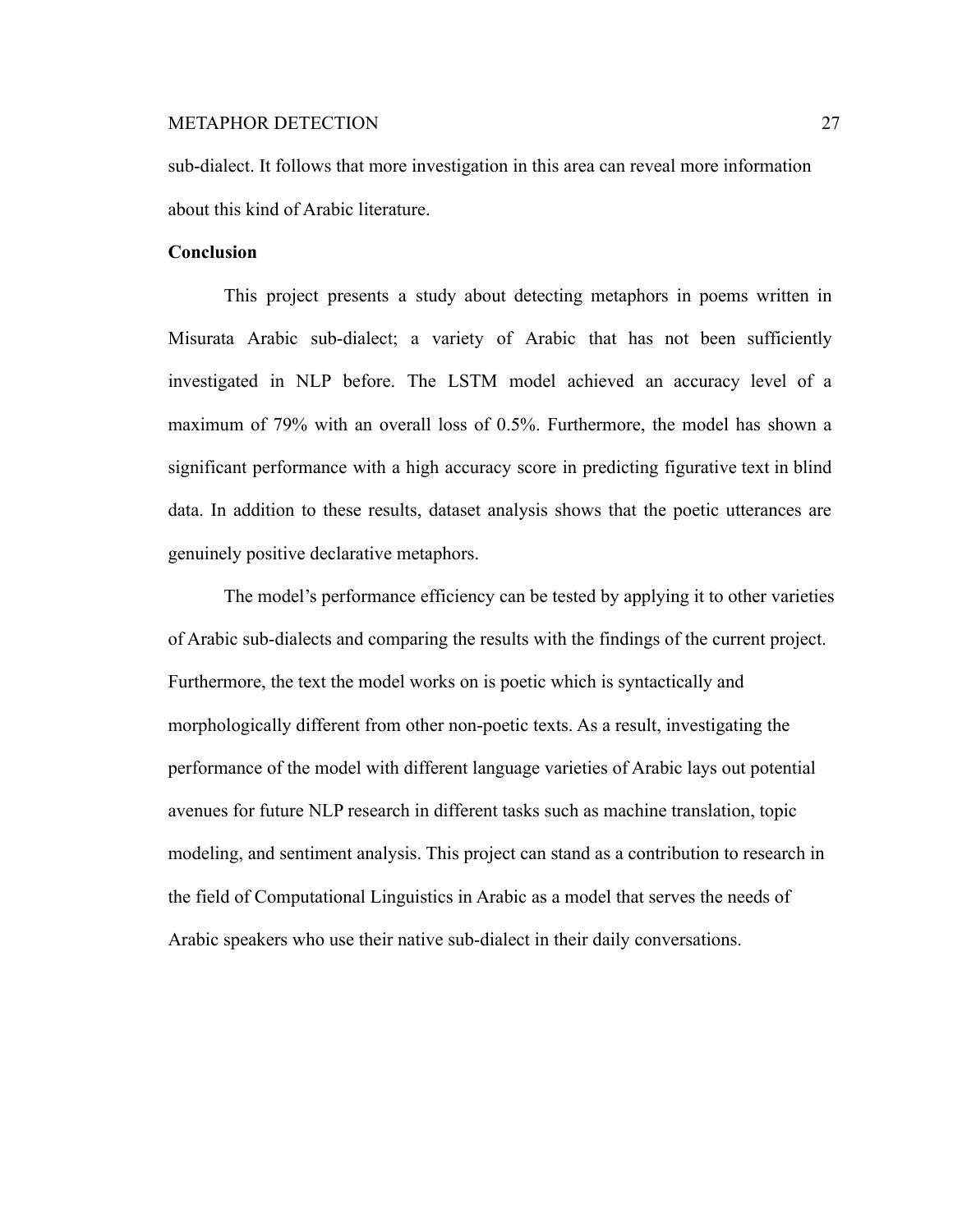#### **References**

- Abugharsa, A. (2021). Sentiment Analysis in Poems in Misurata Sub-dialect, A Sentiment Detection in an Arabic Sub-dialect. *International Journal of Computers and Technology*, *21*(21), 103-114.
- Agerri, R., Barnden, J. A., Lee, M.G. and Wallington, A.M. (2007). Metaphor, inference and domain independent mappings. In *Proceedings of RANLP2007*, 17-23, Borovets, Bulgaria.
- Alkhatib, M. and Shaalan, K. (2017). Natural language processing for Arabic metaphors: A conceptual approach. *Advances in Intelligent Systems and Computing*, *533*, 170-181.
- Aristotle. (1997). *Poetics*. (G. Walley, Trans.). McGill-Queen's University Press.
- Birke, J. and Sarkar, A. (2006). A clustering approach for the nearly unsupervised recognition of nonliteral language. In *Proceedings of EACL-06*, 329-336.
- Boudad, N., Faizi, R., Thami, R., & Chiheb, R. (2018). Sentiment analysis in Arabic: A review of the literature. *Ain Shams Engineering Journal, 9*(4), 2479-2490.
- Barnden, J.A., and Lee, M.G. (2002). An artificial intelligence approach to metaphor understanding. *Theoria et Historia Scientiarum*, 6(1):399-412.
- Broadwell, G., Boz, U., Cases, I., Strzalkowski, T., Feldman, L., Taylor, S., Shaikh, S., Liu, T., Cho, K., & Webb, N. (2013). Using imageability and topic chaining to locate metaphors in linguistic corpora. In *Social Computing, Behavioral-Cultural Modeling and Prediction*, 102-110. Springer.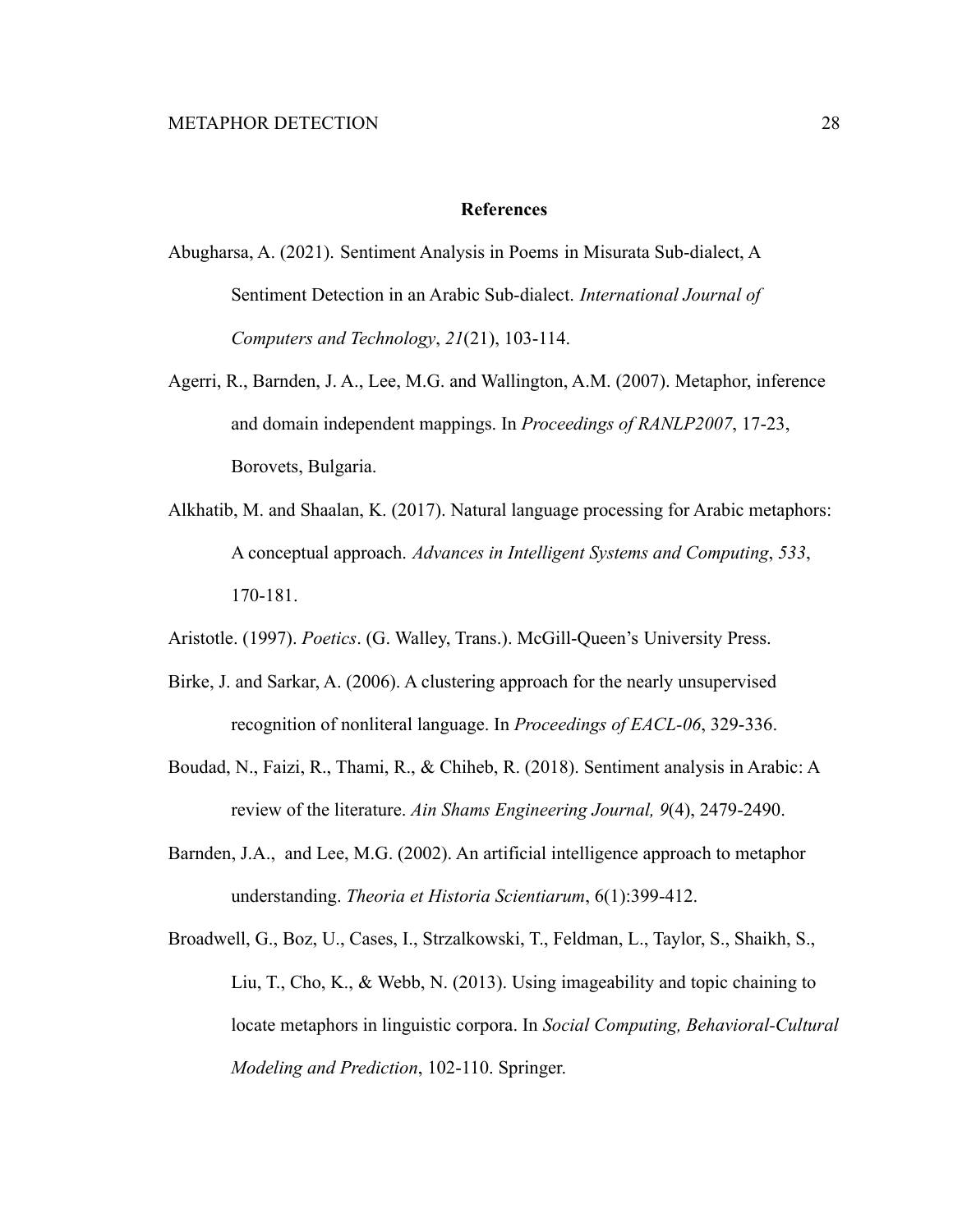- Choi, M. , Lee, S., Choi, E., Park, H., Lee, J., Lee, D., & Lee, J. (2021). MelBERT: Metaphor detection via contextualized late interaction using metaphorical identification theories. *arXiv preprint arXiv:2104.13615*.
- Fass, D. (1991). met\*: A method for discriminating metonymy and metaphor by computer. Computational Linguistics, 17(1): 49-90.
- Feldman, J. and Narayanan, S. (2004). Embodied meaning in a neural theory of language. *Brain and Language*, 89(2):385-392.
- Gao, G., Choi, E., Choi, Y. & Zettlemoyer, L. (2018). Neural metaphor detection in context. In *Proceedings of the 2018 Conference on Empirical Methods in Natural Language Processing.*
- Gedigian, M., Bryant, J., Narayanan, S., & Ciric, B. (2006). Catching metaphors. In *Proceedings of the 3rd Workshop on Scalable Natural Language Understanding*, 41-48.
- Gerow, A., & Keane, M. (2011). Identifying Metaphor Hierarchies in a Corpus Analysis of Finance Articles. 2049- 2054. In *Proceedings of the 33rd Annual Meeting of the Cognitive Science Society*: Boston, MA.
- Gholami, S., Montashery, I., & Khorrami, M. (2016). Metaphors in Arabic and English texts: A case study of translation of metaphor in the English version of Al-Sahifah Al-Sajjadiyyah. *Journal of Literature, Languages and Linguistics*, *21*, 56-66.
- Goatly, A. (1997). *The Language of Metaphors*. Routledge, London.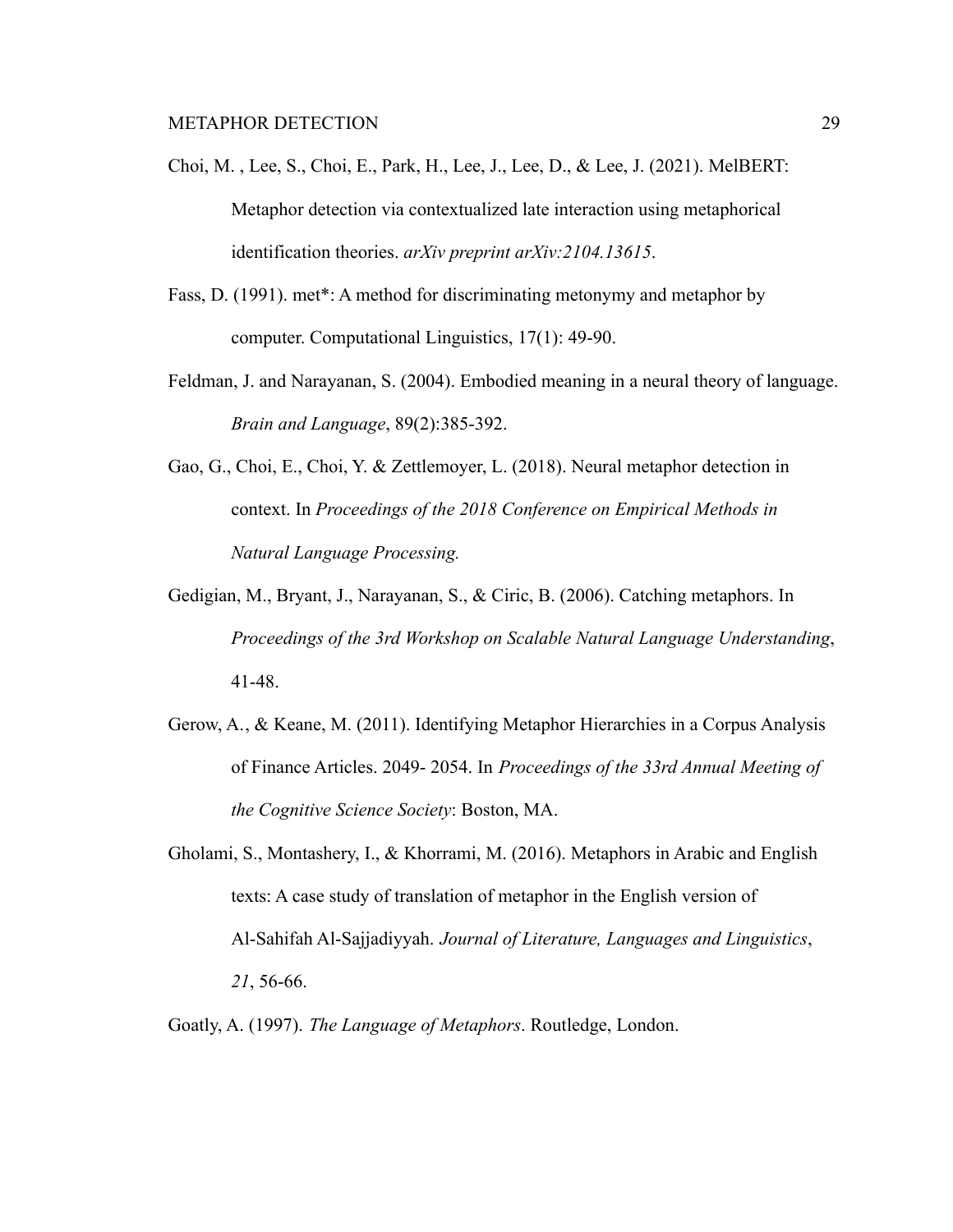- Heintz, I., Gabbard, R., Srinivasan, M., Barner, D., Black, D., Freedman, M., and Weischedel, R. (2013). Automatic extraction of linguistic metaphor with LDA topic modeling. In *Proceedings of the First Workshop on Metaphor in NLP, 2013*, 58-66.
- Hovy, D., Srivastava, S., Jauhar, S., Sachan, M., Goyal, K., Li, H., Sanders, W., & Hovy, E. (2013). Identifying metaphorical word use with tree kernels. *Association for Computational Linguistics*, 52-57.
- Karov & Edelman, Y. (1998). Similarity-based word sense disambiguation. *Computational Linguistics*, 24(1):41-59.
- Krishnakumaran, S., & Zhu, X. (2007). Hunting elusive metaphors using lexical resources. In *Proceedings of the Workshop on Computational approaches to Figurative Language*, 13-20.
- Kuo, K., & Carpuat, M. (2020). Evaluating a Bi-LSTM model for metaphor detection in TOEFL essays. In *Proceedings of the Second Workshop on Figurative Language Processing*. 192-196.
- Lakoff, G., & Johnson, M. (1980). *Metaphors We Live By*. University of Chicago Press.
- Liu, J., O'Hara, N., Rubin, A., Draelos, R., and Rudin, C. (2020). Metaphor detection using contextual word embeddings from transformers. In *Proceedings of the Second Workshop on Figurative Language Processing*, 250-255.
- Lonneker-Rodman, B. (2008). The hamburg metaphor database project: issues in resource creation. *Language Resources and Evaluation*, 42(3):293-318.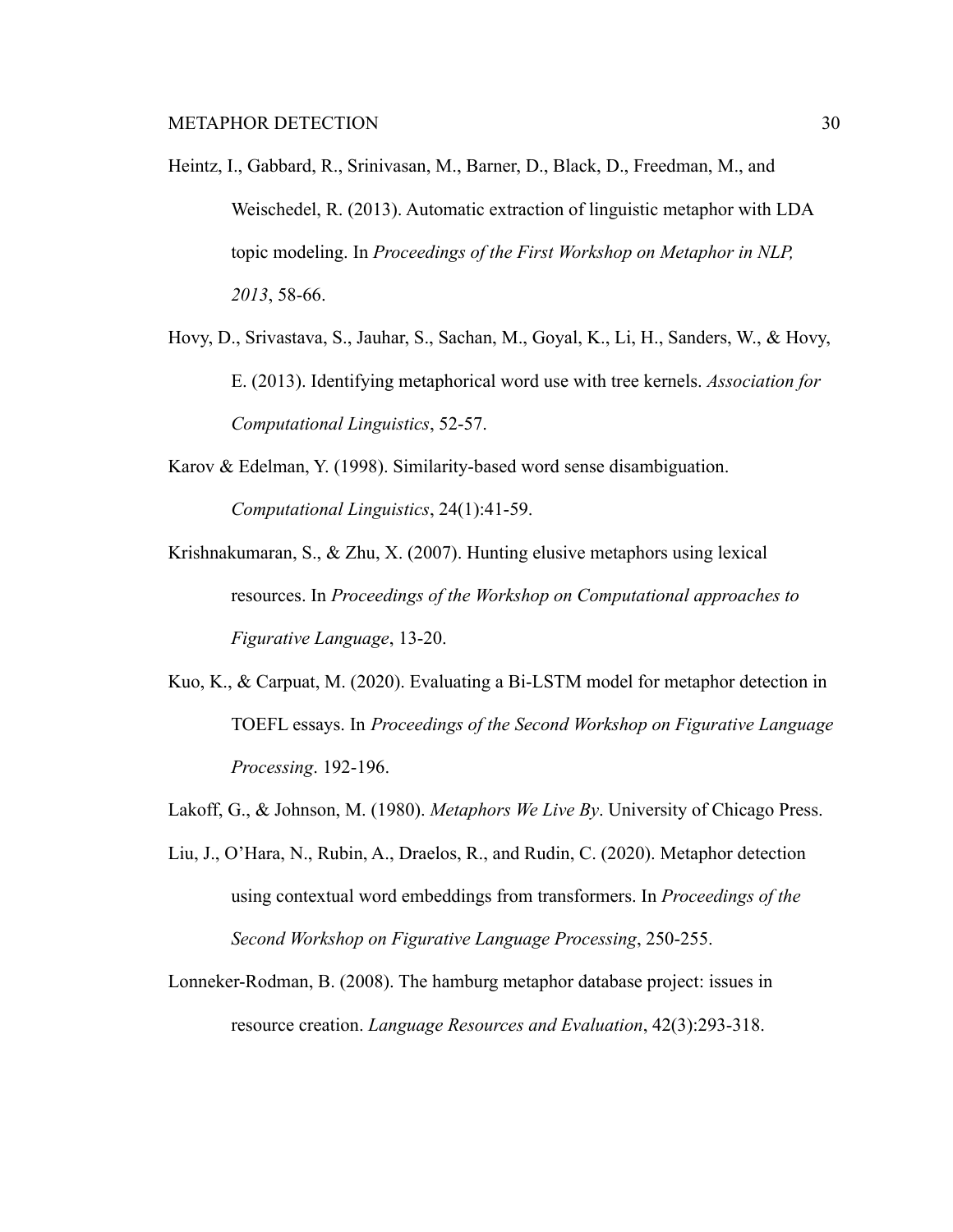- Mao, R., Lin, C., & Guerin, F. (2018). Word embedding and wordnet based metaphor identification and interpretation. In *Proceedings of the 56th Annual Meeting of the Association for Computational Linguistics (Volume 1: Long Papers)*. 1222-1231.
- Mason. Z. (2004). CorMet: a computational, corpus-based conventional metaphor extraction system. *Computational Linguistics*, *30*(1), 23-44.
- Narayanan, S. (1999). Moving right along: A computational model of metaphoric reasoning about events. In *Proceedings of AAAI 99*, 121-128, Orlando, Florida.
- Neidlein, A., Wiesenbach, P., & Markert, K. (2020). An analysis of language models for metaphor recognition. In *Proceedings of the 28th International Conference on Computational Linguistics.* 3722-3736.
- Neuman, Y., Assaf, D., Cohen, Y., Last, M., Argamon, S., Howard, N., & Frieder, O.( 2013). Metaphor identification in large texts corpora. *PloS one*, 8(4):e62343.
- Pramanick, M., Gupta, A., & Mitra, P. (2018). An LSTM-CRF based approach to token-level metaphor detection. In *Proceedings of the Workshop on Figurative Language Processing*. 67-75.
- Reining, A. and Lonneker-Rodman, B. (2007).Corpus-driven metaphor harvesting. In *Proceedings of the HLT/NAACL-07 Workshop on Computational Approaches to Figurative Language*, 5-12, Rochester, New York.
- Shutova, E. (2010). Models of metaphor in NLP. *Association for Computational Linguistics*. 688-697.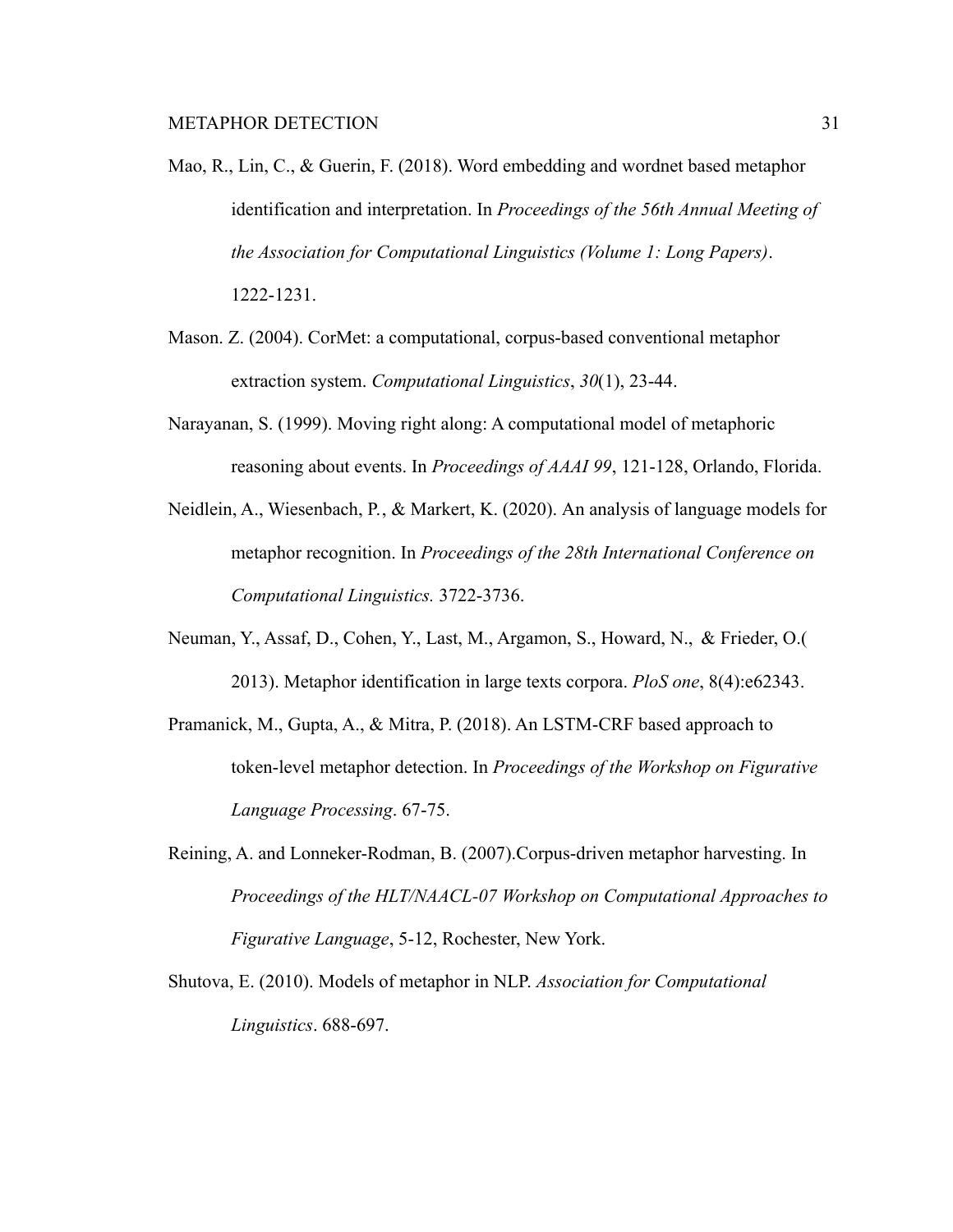- Strobelt, H., Gehrmann, S., Pfister, H., and Rush, A. (2017). LSTMVis: A tool for visual analysis of hidden state dynamics in recurrent neural networks. *IEEE transactions on visualization and computer graphics*, *24*(1), 667-676.
- Sun, S. and Xie, Z. (2017). Bilstm-based models for metaphor detection. In *The National CCF Conference on Natural Language Processing and Chinese Computing*, 431-442. Springer, Cham.
- Swarnkar, K., & Singh, A. K. (2018). Di-LSTM contrast: A deep neural network for metaphor detection. In *Proceedings of the Workshop on Figurative Language Processing*. 115-120.
- Tsvetkov, Y., Boytsov, L., Gershman, A., Nyberg, E., & Dyer, C. (2014). Metaphor detection with cross-lingual model transfer. *Association for Computational Linguistics*, 248-258.
- Turney, P., Neuman, Y., Assaf, D., & Cohen, Y. (2011). Literal and metaphorical sense identification through concrete and abstract context. In *Proceedings of the 2011 Conference on the Empirical Methods in Natural Language Processing*. 680- 690.
- Waite, R. (2018). Using NLP to spot metaphors-The New York Times challenge. Winton. Retrieved September 22, 2021, from <https://tech.winton.com/2018/01/metaphor-competition/>

Wilks, Y. (1978). A referential pattern-seeking semantics for natural language inference. *Artificial Intelligence*. 6, 53-74.